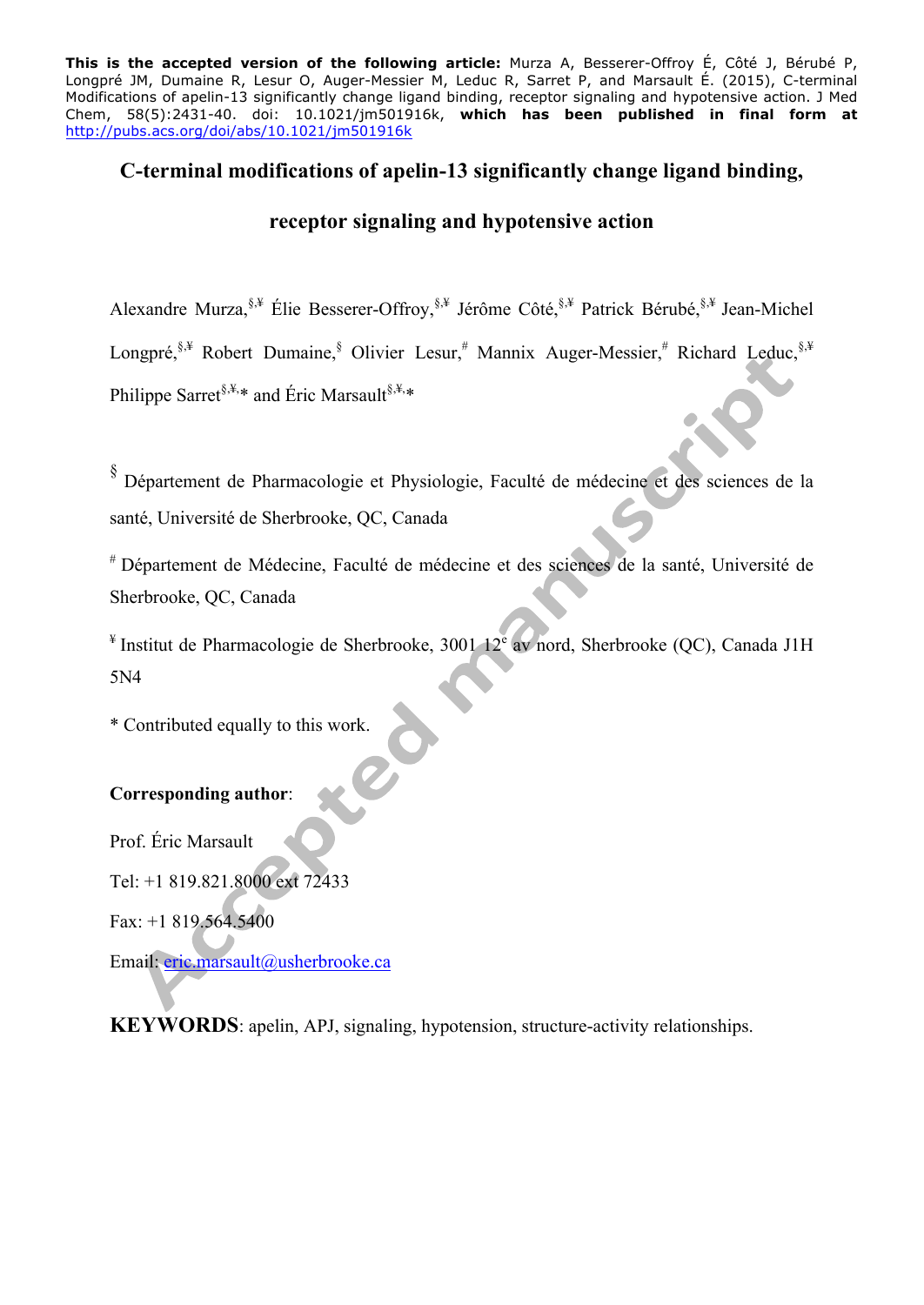# **ABBREVIATIONS USED**

GPCR: G protein-coupled receptor, cAMP: Cyclic adenosine monophosphate, CHO: Chinese hamster ovary, HEK: Human embryonic kidney, MAP: Mean arterial pressure, ACE2: Angiotensin-converting enzyme type 2, ERK1/2: Extracellular signal-regulated kinases 1/2, DIAD: diisopropylazodicarboxylate, DCM: dichloromethane, DIPEA: *N,N*diisopropylethylamine, DMF: *N,N*-dimethylformamide, HATU: O-(7-azabenzotriazol-1-yl)- 1,1,3,3-tetramethyluronium hexafluorophosphate, TFA: Trifluoroacetic acid, TIPS: Triisopropylsilane, TBME: *tert*-butyl methyl ether, HPLC: High performance liquid chromatography, HRMS: High resolution mass spectrometry, FRET: Fluorescence resonance energy transfer, BRET: Bioluminescence resonance energy transfer, ATP: Adenosine The Community FRET: Fluorescence Community FRET: Fluorescence Community FRET: Fluorescence Community FRET: Fluorescence Community FRET: Fluorescence Community FRET: Fluorescence Community FRET: Fluorescence Community FRET: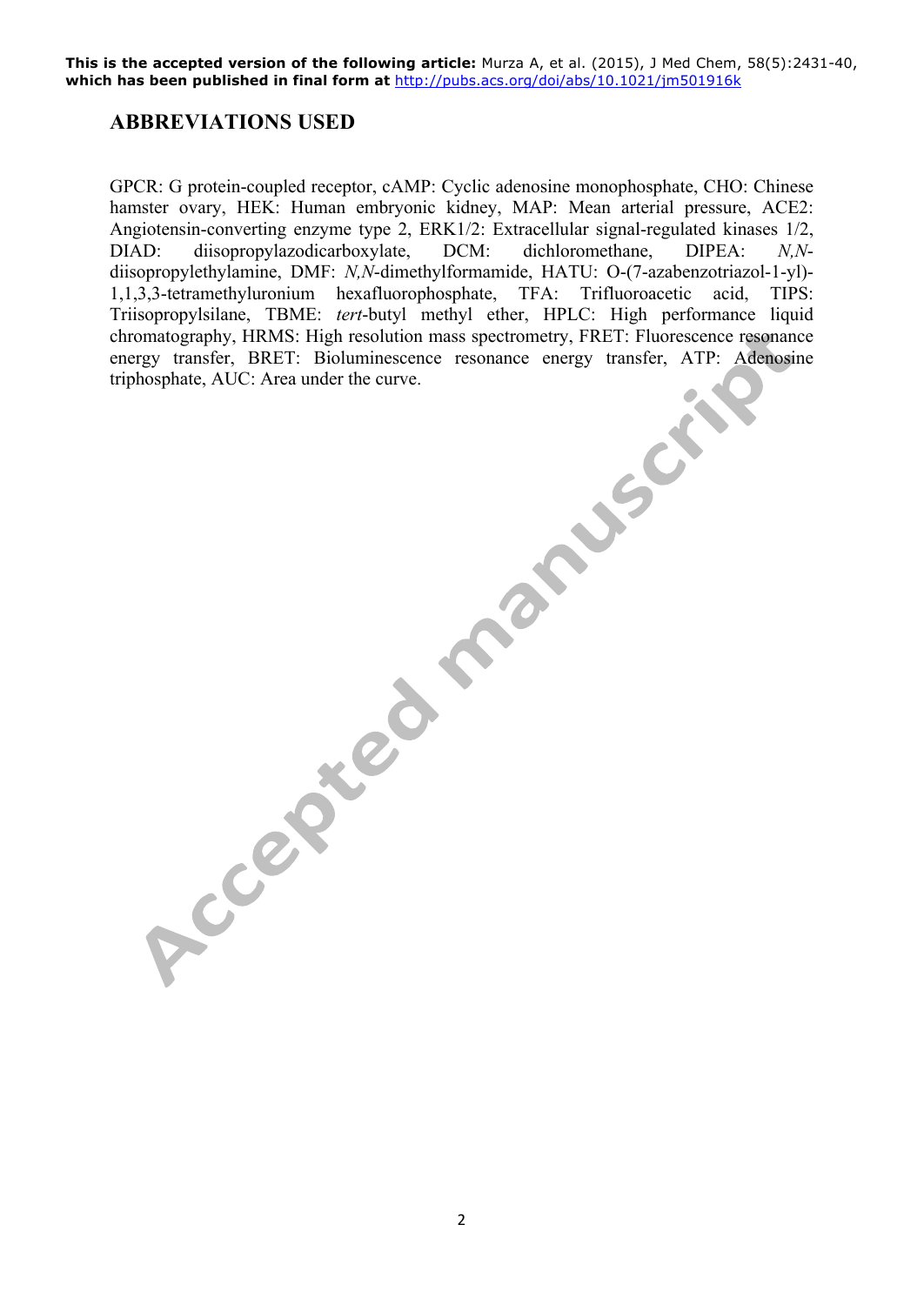## **ABSTRACT**

Apelin is the endogenous ligand of the APJ receptor, a member of the G protein-coupled receptor family. This system plays an important role in the regulation of blood pressure and cardiovascular functions. To better understand the role of its C-terminal  $Phe^{13}$  residue on ligand binding, receptor signaling and hypotension, we report a series of modified analogs in which  $Phe<sup>13</sup>$  was substituted by unnatural amino acids. These modifications delivered new compounds exhibiting higher affinity and potency to inhibit cAMP accumulation compared to apelin-13. In particular, analogs  $Bpa<sup>13</sup>$  or ( $\alpha$ -Me)Phe<sup>13</sup> were 30-fold more potent to inhibit cAMP accumulation than apelin-13.  $Tvr(OBn)^{13}$  substitution led to a 60-fold improvement in binding affinity and induced stronger and more sustained drop in blood pressure compared to apelin-13. Our study identified new potent analogs of apelin-13, which represent valuable

probes to better understand its structure-function relationship.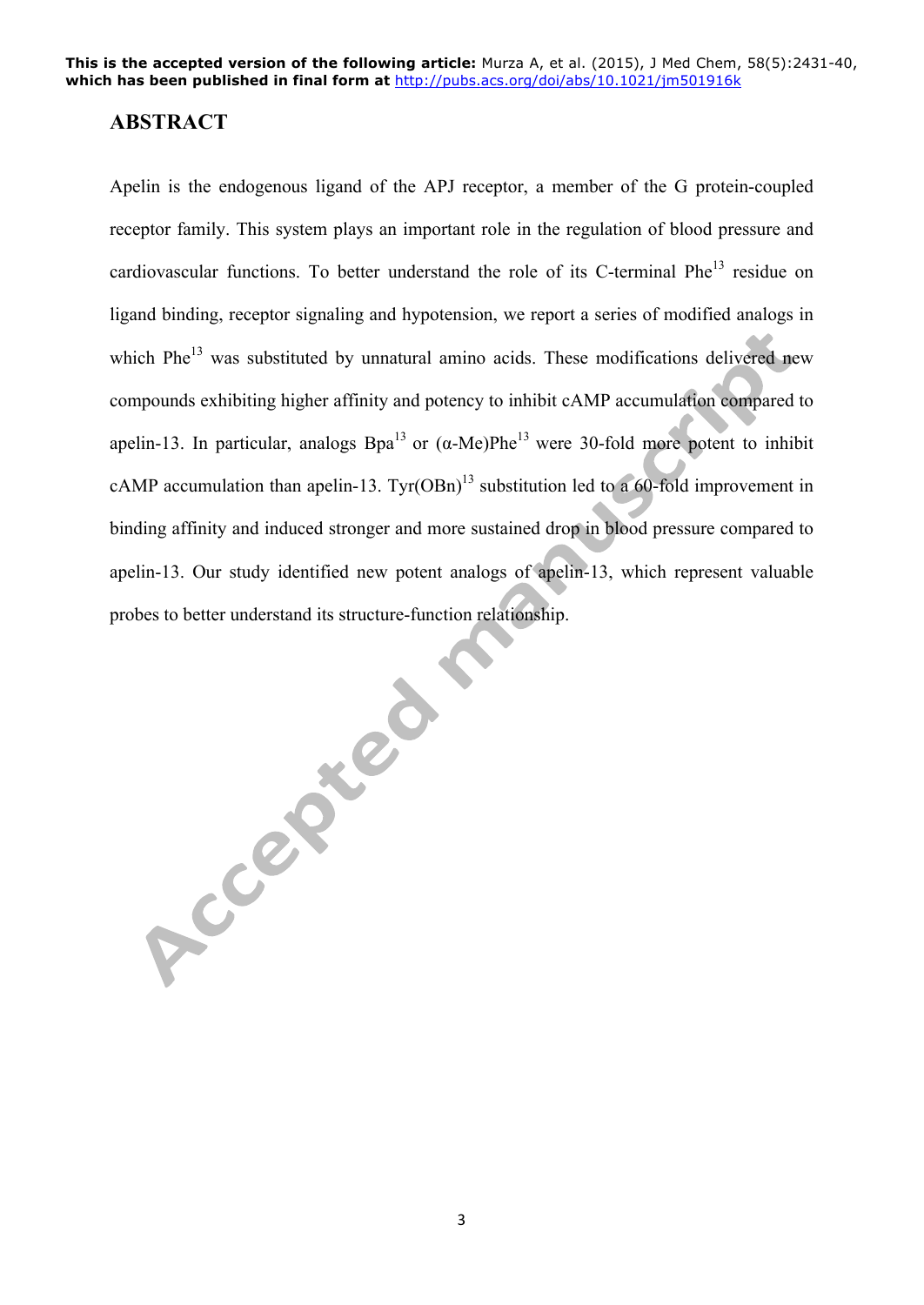## **INTRODUCTION**

The apelin receptor (also known as the angiotensin receptor-like 1*,*hereafter called APJ) is a member of the rhodopsin-like G protein-coupled receptor (GPCR) superfamily.<sup>1</sup> Apelin-13 and  $-17$  are the predominant forms of apelin in rat brain and in rat and human plasma.<sup>2,3</sup> The apelinergic system has been detected in numerous peripheral tissues such as the kidney, heart, pancreas, and lung. In the central nervous system, the apelin/APJ complex is mainly expressed in the hypothalamus and in the spinal cord.<sup> $4-8$ </sup> In recent years, APJ has emerged as a potential therapeutic target to treat obesity and diabetes, as well as gastrointestinal diseases, cancer, and HIV infection.<sup>9,10</sup> However, its most notable implication is in cardiovascular diseases where it exerts hypotensive and positive inotropic effects.<sup>11–14</sup> Indeed, acute intravenous administration of apelin-13 to healthy volunteers and patients with heart failure causes coronary and peripheral vasodilation accompanied by a lowering of blood pressure.<sup>15,16</sup> These effects were preserved following activation of the renin/angiotensin system in patients with heart failure.<sup>17</sup> In rodents, intravenous injection of apelin-17 or -13 rapidly decreases the mean arterial pressure (MAP) via a nitric oxide (NO)-dependent mechanism.<sup>18,7,19</sup> This mechanism seems to play a protective role in hypertension since chronic pressure overload increased the expression of apelin in normal mice, yet induced progressive heart failure in addition to cardiac hypertrophy in apelin-deficient mice.<sup>20</sup> However, even if most studies in human reported decreased apelin levels in cardiovascular diseases, methodological differences and the short half-life of endogenous apelin *in vivo* make it difficult to draw definitive conclusions on the cellular and physiological mechanisms involved.<sup>21</sup> Nonetheless, these observations, summarized by a number of recent reviews,  $\frac{10,21,22}{10,21,22}$  strengthen the potential of the apelinergic system as a target for the treatment of cardiovascular diseases.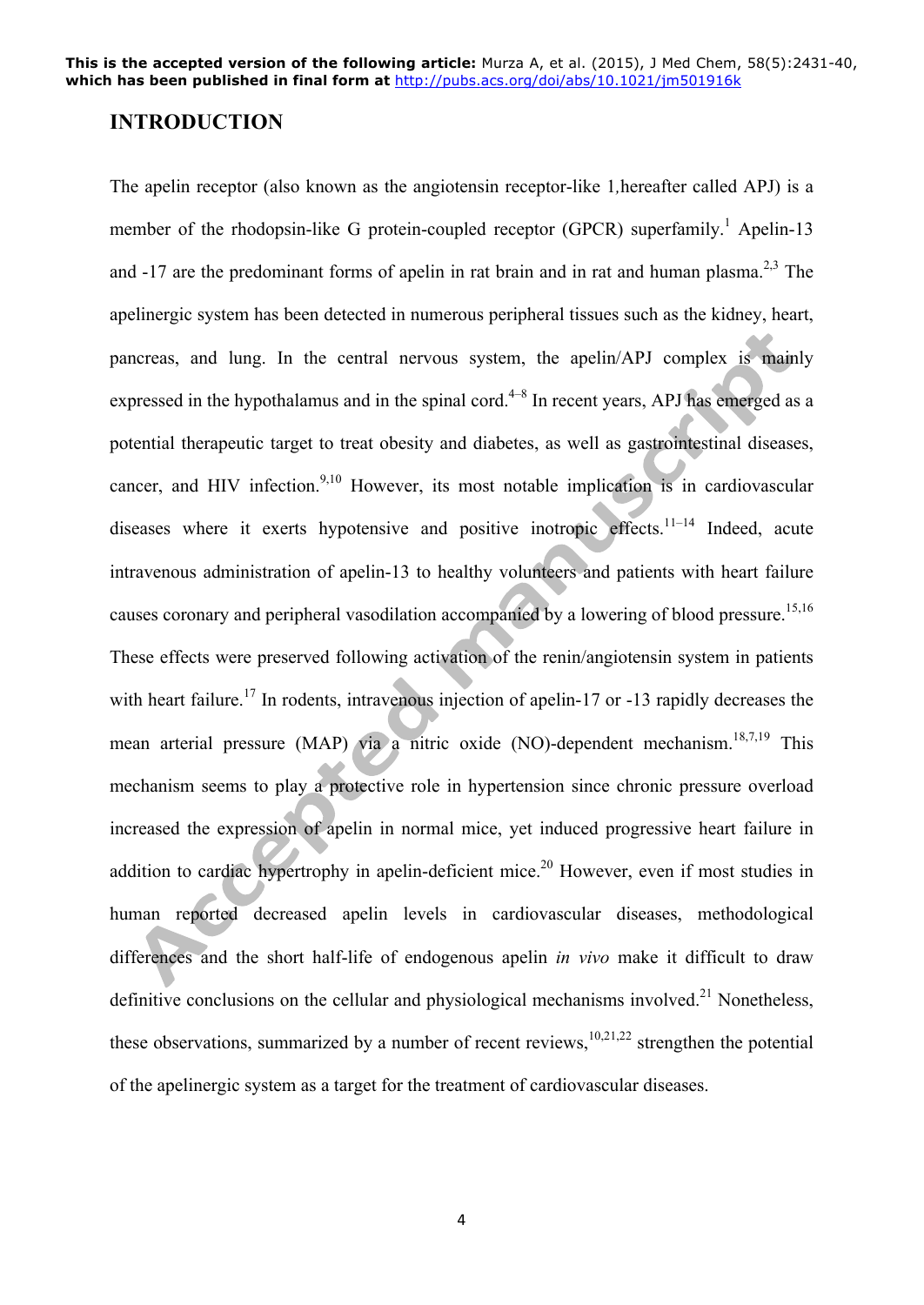Owing to these important applications, a better knowledge of the structure-activity and structure-function relationships of apelin is essential to our understanding of the cellular and physiological processes associated with the activation of APJ. Of particular interest is the reported ability of a truncated analog of apelin-13 in which the C-terminal  $Phe^{13}$  residue has been deleted or substituted by an Ala residue, to suppress the decrease in MAP induced by apelin-13.<sup>23</sup> The same observation made on apelin-17 strengthens the role of the C-terminal amino acid in the modulation of MAP.<sup>19</sup> Apelin-13 is hydrolyzed in the presence of purified angiotensin-converting enzyme type 2 (ACE2), which cleaves the peptide between the  $Pro<sup>12</sup>$ and the C-terminal Phe<sup>13</sup> residues.<sup>24</sup> However, the physiological involvement of ACE2 in the *in vivo* metabolism of apelin-13 remains to be confirmed.

Binding of apelin to APJ triggers the inhibition of forskolin-induced cAMP production, defined as its canonical pathway,  $6.25$  and mediates intracellular signaling pathways through  $Ga<sub>i/o</sub>$ - and  $Ga<sub>o</sub>$ -mediated coupling, leading to the activation of downstream effectors such as ERK1/2, Akt, protein kinase C and phospholipase  $C_{0.6,26,27-29}$  Interestingly, different isoforms of apelin recruit both β-arrestin-1 and β-arrestin-2 but appear to induce APJ internalization through different intracellular trafficking routes. <sup>30</sup> Additionally to its impact on hypotensive action, the C-terminal Phe residue of apelin-13 was shown to play a central role on APJ internalization and  $\beta$ -arrestin recruitment.<sup>31,32</sup>

The structure of apelin was investigated by 2D NMR by Langelaan *et al*, who concluded that the  $Arg<sup>2</sup> - Pro<sup>3</sup> - Arg<sup>4</sup> - Leu<sup>5</sup>$  fragment adopts a more ordered structure compared to other regions of the peptide.<sup>33</sup> The alanine scan performed on apelin-13 ( $Pyr<sup>1</sup>-Arg<sup>2</sup>-Pro<sup>3</sup>-Arg<sup>4</sup>-Leu<sup>5</sup>-Ser<sup>6</sup> His^7$ -Lys<sup>8</sup>-Gly<sup>9</sup>-Pro<sup>10</sup>-Met<sup>11</sup>-Pro<sup>12</sup>-Phe<sup>13</sup>) pinpointed key residues involved in APJ receptor binding and inhibition of forskolin-induced cAMP accumulation. Replacement of Arg<sup>2</sup>, Arg<sup>4</sup>, and Leu<sup>5</sup> residues by alanine leads to a robust decrease in binding, cAMP production, and intracellular  $Ca^{2+}$  release, consistent with a role as pharmacophores.<sup>6,34</sup> Using molecular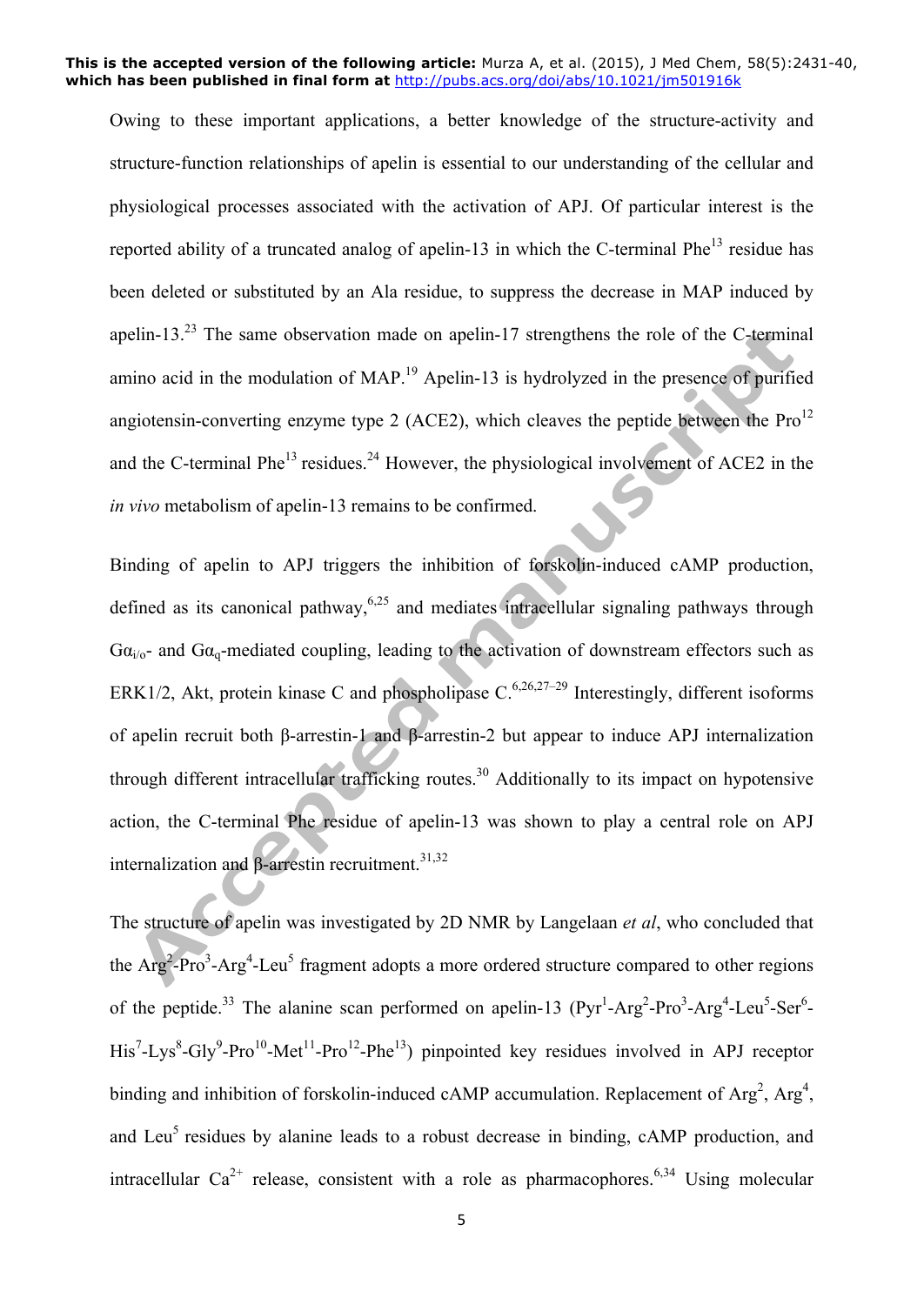modeling and site-directed mutagenesis, the importance of the two Arg residues of apelin-13 for interaction with APJ was underlined.<sup>35</sup> These conclusions were exploited to design macrocyclic APJ agonists and antagonists.<sup>36–38</sup> A structure-activity relationship study of the first semi-peptidic APJ agonist  $E339-3D6^{39}$  led to the discovery of more potent and stable agonists for the cAMP pathway and APJ internalization.<sup>40</sup> While deciphering the degradation pattern of apelin-13 *in vitro* and *in vivo*, our group recently identified that the substitution of Phe $^{13}$  by unnatural amino acids significantly improved plasma stability.<sup>41</sup>

As detailed above and based on recent literature, the C-terminal Phe<sup>13</sup> residue is critical to fine-tune receptor function.<sup>42–44</sup> In order to better understand the role of this residue and how it modulates binding and signaling profiles as well as *in vivo* effects, we substituted Phe13 with unnatural amino acids and studied the impact of these substitutions on binding and various

signaling pathways as well as its impact on blood pressure.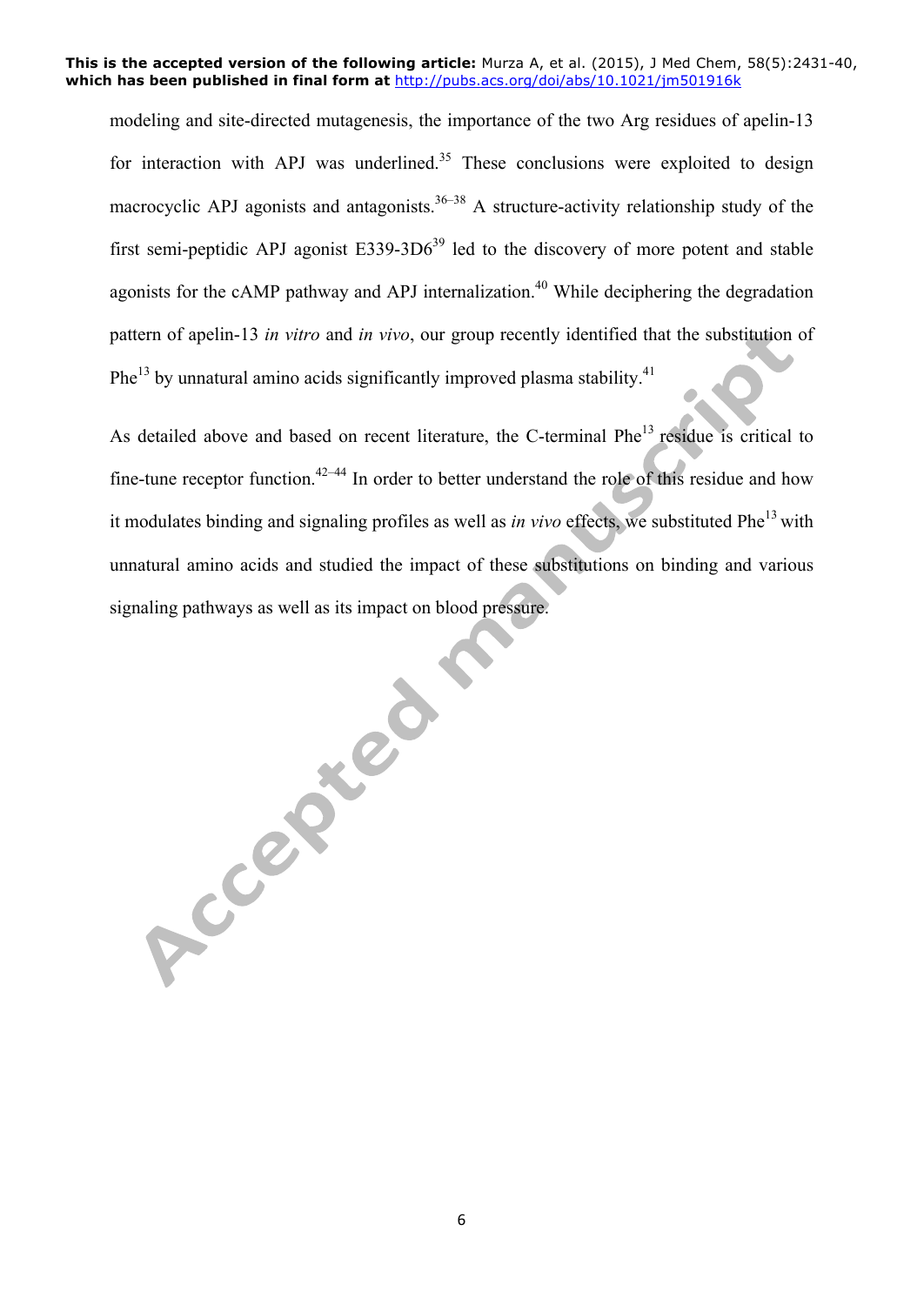### **RESULTS AND DISCUSSION**

#### *Synthesis*

NB: to ease reading, stereochemistry of amino acids is L unless otherwise noted. Analogs were synthesized by the solid-phase strategy using Fmoc protected amino acids, as previously reported.<sup>44</sup> Briefly, starting from Tentagel S PHB resin, a Mitsunobu reaction in the presence of triphenylphosphine (PPh<sub>3</sub>) and diisopropylazodicarboxylate (DIAD) allowed the attachment of the first Fmoc N-protected C-terminal residue. After capping unreacted hydroxyl groups with a mixture of DCM/Ac<sub>2</sub>O/DIPEA, the Fmoc group was deprotected with 20% piperidine in *N,N*-dimethylformamide (DMF). The following Fmoc N-protected amino acids were then attached stepwise in the presence of [O-(7-azabenzotriazol-1-yl)-1,1,3,3 tetramethyluronium hexafluorophosphate] (HATU), *N,N*-diisopropylethylamine (DIPEA) in DMF. Final resin cleavage with simultaneous side-chain deprotections was performed with a mixture of TFA (trifluoroacetic acid)/H2O/TIPS (triisopropylsilane). After precipitation in *tert*-butyl methyl ether (TBME), the crude product was purified by reverse-phase chromatography, leading to the desired compounds exhibiting purity > 95%, as determined by High Performance Liquid Chromatography (HPLC) and characterized by High Resolution Mass Spectroscopy (HRMS) (**Table 1**).

# *Effects of Phe<sup>13</sup> modifications on binding affinity*

In an effort to better understand the structure-activity relationship of the apelin-13 C-terminus on APJ signaling and to discover new pharmacological tools, the Phe $^{13}$  moiety was substituted with several natural and unnatural amino acids in continuation of our previous works (**Figure 1**). <sup>44</sup> To prevent oxidation side-products generally associated with the presence of Met in peptides,<sup>45</sup> the Met<sup>11</sup> residue was replaced by Nle (**Tables 1** and **2**). This modification (analog 1) led to minor differences in affinity, cAMP inhibition and  $Ga_{i1}$  activation (Table 2). First,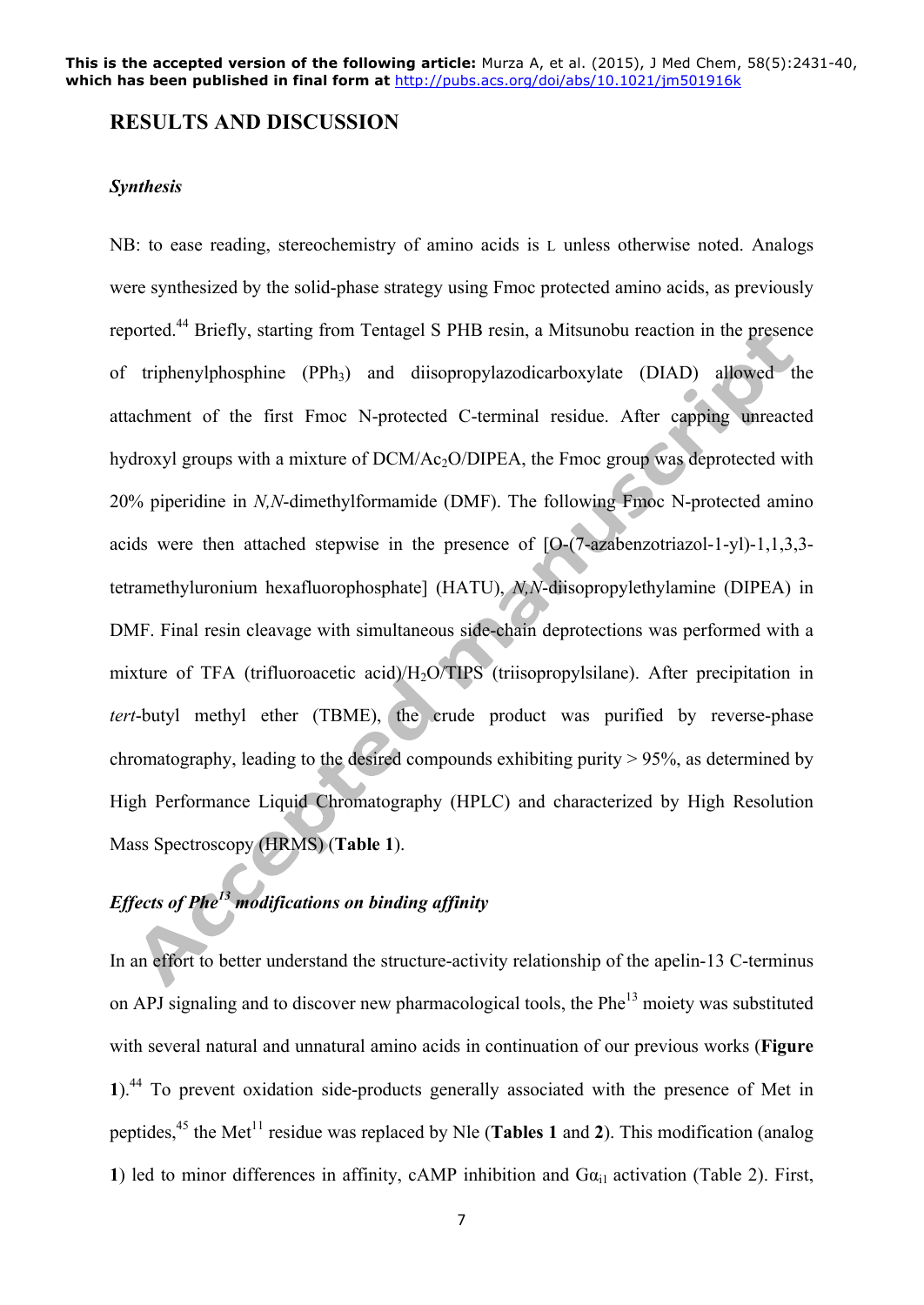replacement of residue Phe<sup>13</sup> with lipophilic residues Ile, Leu, and Val  $(2, IC_{50} 11.4 \text{ nM}; 3,$ IC<sub>50</sub> 7.9 nM; **4**, IC<sub>50</sub> 18.2 nM) provided around 10-fold loss on binding affinity compared to apelin-13 (Ape13,  $IC_{50}$  1.2 nM). This may suggest that these aliphatic side chains in Cterminus are either too short to fully occupy the binding pocket of APJ, or that a  $\pi$ -stacking interaction is replaced by a less favorable hydrophobic interaction. Introduction of electrondonating substituents (resonance or induction) on the aromatic ring with Tyr(OMe) and Phe(4-Me) residues  $(5, IC_{50} 0.60 \text{ nM}; 6, IC_{50} 0.25 \text{ nM})$  led to a minor improvement in binding affinity, contrasting with the hypothesis of an electron-rich binding pocket for  $APJ<sup>31</sup>$  and our previous observations<sup>44</sup> showing an improved binding affinity for electron-poor aromatic residues in place of Phe<sup>13</sup>. (Pyridyl)Ala replacements (7,  $IC_{50}$  1.3 nM; **8**,  $IC_{50}$  1.6 nM; **9**,  $IC_{50}$ 6.1 nM) provided affinities close to the parent peptide. To further probe the existence of putative  $\pi$ -π interactions between the C-terminal amino acid of apelin-13 and the binding pocket of APJ, the electron density of the aryl group of Phe<sup>13</sup> and its distance from the backbone of the peptide were varied. Thus, phenylglycine (Phg) analog **10** elicited a 10-fold loss on binding affinity  $(IC_{50} 14.3 \text{ nM})$ , underlining that C-terminal side chain distance from the backbone of apelin-13 may be critical for interaction with APJ. On the other hand, increasing the electron density and steric hindrance of the C-terminal residue (**11** - **19**) led to the identification of very potent analogs. Indeed, Tyr(OBn) modification **12** induced a 60-fold improvement in binding affinity versus the native peptide  $(IC_{50} 0.02 \text{ vs } 1.2 \text{ nM})$ , making it the most potent APJ ligand reported to date. On the other hand, introduction of dihydroAnthranylAla moiety 15, which possesses a higher volume and  $\pi$ -stacking abilities, elicited a >10-fold loss compared to apelin-13 ( $IC_{50}$  13.7 nM), suggesting that there is a limit in terms of steric hindrance in the interaction with APJ. We were further interested in assessing the impact of disubstitution at the  $\alpha$ -carbon. To this end, residue Phe<sup>13</sup> was replaced by ( $\alpha$ -Me)Phe, ( $D$ - $\alpha$ -Me)Phe, and aminoindane (17, IC<sub>50</sub> 0.43 nM; 18, IC<sub>50</sub> 0.86 nM; 19, IC<sub>50</sub>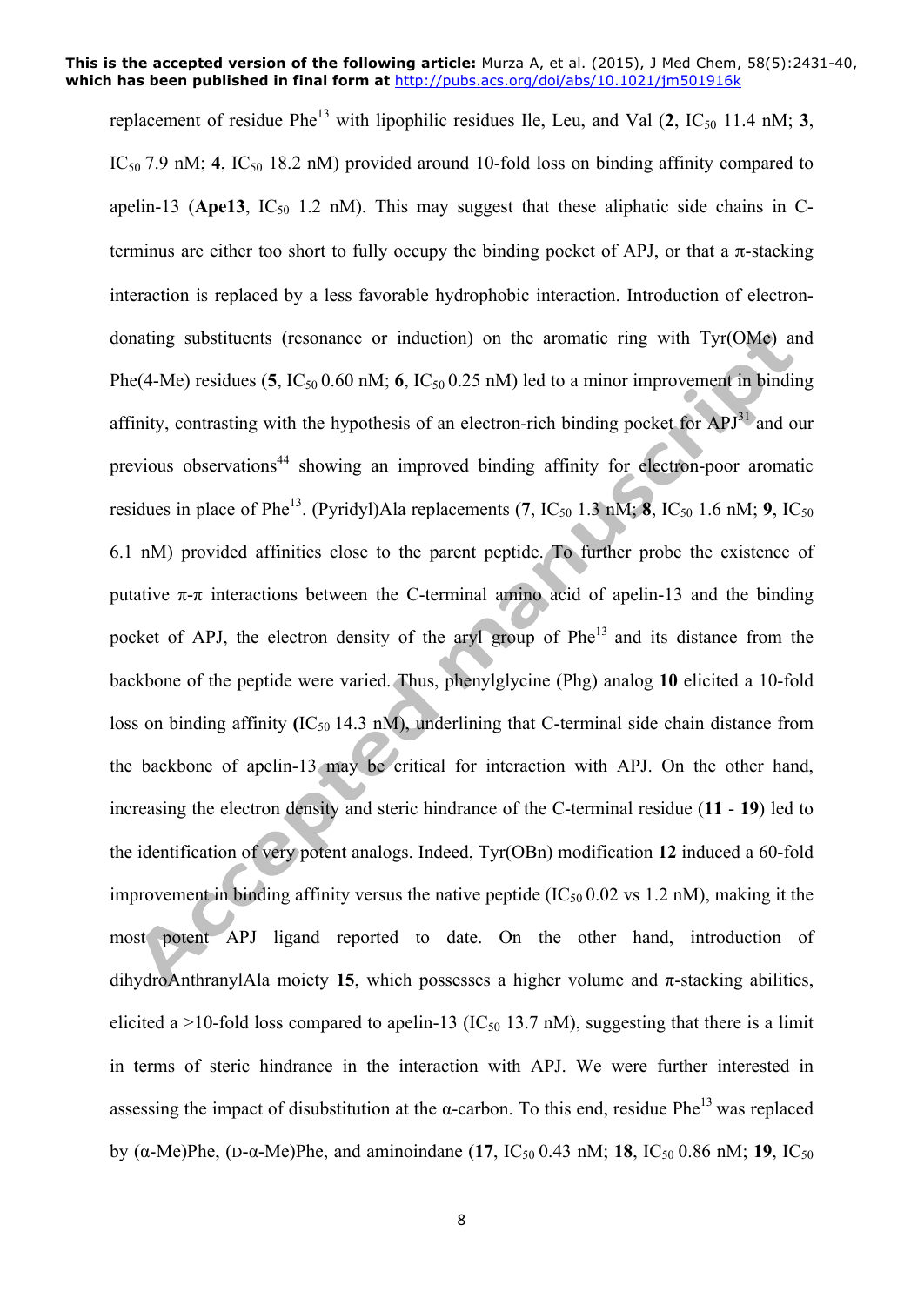1.7 nM, respectively). These analogs exhibited  $IC_{50}$  close to that of apelin-13, suggesting that substitution of the  $C\alpha$  atom has a neutral effect on interactions with APJ.

## *Effects of apelin-13 Phe13 modifications on cAMP inhibition and Gαi1 activation*

The new analogs were then tested for their ability to inhibit forskolin-induced cAMP accumulation and to activate  $Ga_{i1}$  dissociation using Fluorescence and Bioluminescence Resonance Energy Transfer assays (FRET and BRET, respectively) <sup>32</sup> (**Table 2, Figure 2**). Essentially, the effect of modifications at position 13 on these two pathways paralleled the trends observed in binding affinities. However, several analogs diverged from this trend, revealing that the C-terminal position of apelin-13 could also be involved in fine-tuning of the cAMP canonical pathway. Indeed, replacement of Phe<sup>13</sup> with Phg (**10**) led to a 10-fold loss in binding while preserving cAMP potency  $(EC_{50} 2.7 \text{ nM})$  close to that of the parent peptide (Ape13,  $EC_{50}$  1.4 nM). Likewise, substitution by homo-phenylalanine (hPhe, 11) provoked an interesting improvement in cAMP potency ( $EC_{50}$  0.24 nM) compared to apelin-13, despite a decreased affinity (IC<sub>50</sub> 6.7 nM). Substitution of residue Phe<sup>13</sup> by Bpa (13) or ( $\alpha$ -Me)Phe (17) led to the two most potent analogs of apelin-13 described to date, exhibiting around 30-fold improvement on inhibition of cAMP production  $(13, EC_{50} 0.04 \text{ nM}; 17, EC_{50} 0.07 \text{ nM})$ compared to the native peptide. In contrast, the ability of dihydroAnthranylAla<sup>13</sup> (15) to inhibit cAMP accumulation ( $EC_{50}$  95 nM) was reduced by almost two orders of magnitude compared to apelin-13 despite a high binding affinity, which makes it an interesting pharmacological probe. An explanation could be related to the Black  $\&$  Leff model<sup>46</sup> describing the relationship between biological responses and occupancy rate of a receptor (aka the "occupancy theory"), which states that some analogs could elicit a percentage of biological response higher than the percentage of receptor occupancy.<sup>47</sup> Additionally, during binding experiments, analogs compete with a radioligand possessing two modifications versus the natural ligand (Met<sup>11</sup>Nle, Phe<sup>13</sup>Tyr), whereas in the cAMP assays they are directly acting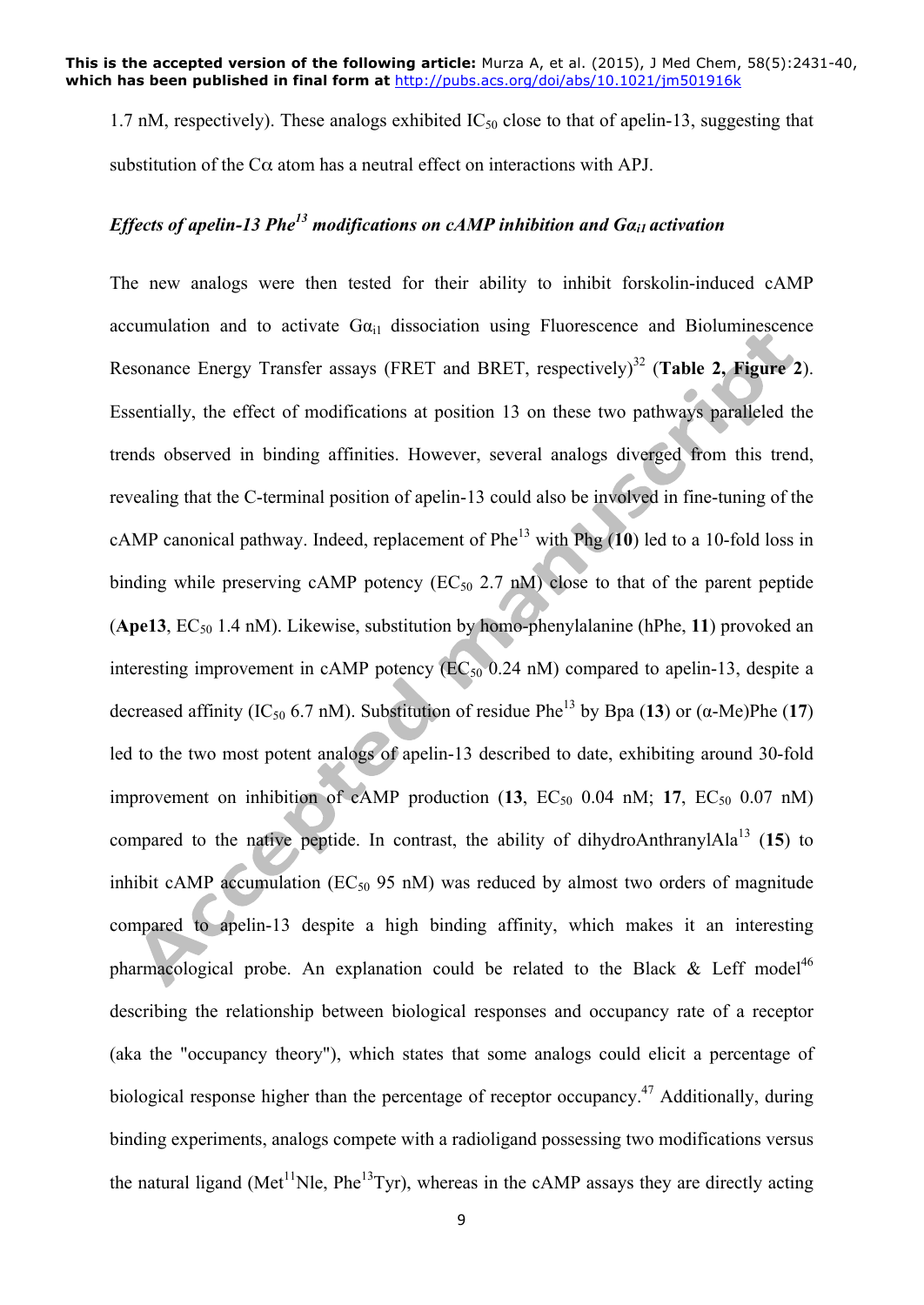on APJ. This could contribute to some of the differences observed between binding affinity and cAMP inhibition values.

The dissociation of  $Ga_{i1}$  from  $G\beta\gamma$  subunits induced by C-terminally modified analogs was also assessed using a BRET-based biosensor.<sup>48</sup> Typically, Phe<sup>13</sup> replacements led to low nM potency on the G $\alpha_{i1}$  pathway close to apelin-13 (Ape13, EC<sub>50</sub> 0.84 nM), suggesting that the Cterminal moiety of apelin-13 is not critical for Gα<sub>il</sub> dissociation from the Gβγ subunits (**Table 2. Figure 2**). G $\alpha_{i1}$  engagement would be expected to correlate with the downstream inhibition of cAMP production. Nevertheless, several analogs showed remarkable disparities, suggesting that inhibition of cAMP production may also occur through another G-protein subtype or even through a G-protein-independent mechanism. The (α-Me)Phe analog (**17**) is 40-fold less potent to activate G $\alpha_{i1}$  than to decrease cAMP production (G $\alpha_{i1}$  EC<sub>50</sub> 2.7 nM vs. cAMP EC<sub>50</sub> 0.07 nM). This observation held true, to a lesser extent, when residue  $Phe^{13}$  was substituted by Bpa (13,  $Ga_{i1}$   $EC_{50}$  0.91 nM vs. cAMP  $EC_{50}$  0.04 nM). The structural differences between Bpa and  $(\alpha$ -Me)Phe side-chains are obvious. However, both compounds were effective in activating a cAMP-dependent pathway, possibly via an alternative mechanism involving the recruitment of other G protein subunits. Indeed, adenylate cyclase (AC), which possesses nine isoforms in human,<sup>49</sup> is responsible for the conversion of ATP into cAMP and can be inhibited through various G protein-dependent mechanisms.<sup>50</sup> Other  $\alpha$  subunits such as G $\alpha_{i2,3}$ or  $Ga_0$  as well as the Gβγ subunits were demonstrated, in some cases, to have the ability to reduce intracellular levels of cAMP.<sup>51,52</sup> In contrast, dihydroAnthranyl<sup>13</sup> (15), which exhibited an important loss in cAMP production inhibition, engaged  $Ga_{i1}$  similarlyto apelin-13 ( $Ga_{i1}$ ) EC<sub>50</sub> 6.0 nM vs. cAMP EC<sub>50</sub> 95 nM). This observation also leads to the hypothesis that  $Ga<sub>i2.3</sub>$ and/or  $Ga_0$  would trigger the inhibition of cAMP production by apelin analogs in HEK293 cells.

### *N-terminal truncated analogs of Tyr(OBn) (12) exhibit drastic decrease in receptor binding*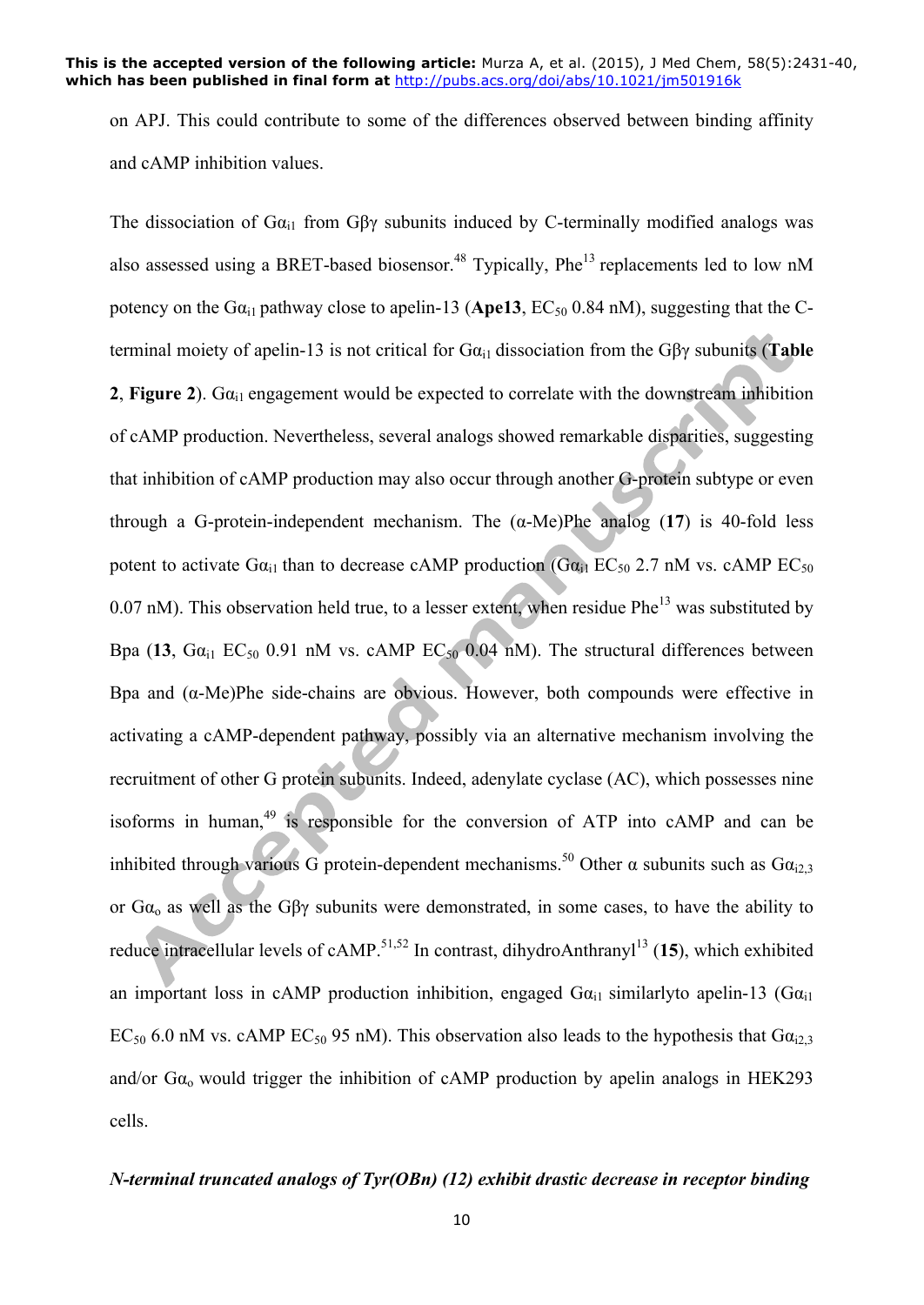Substitution of residue  $Phe^{13}$  of apelin-13 by Tyr(OBn) (12) significantly improved its binding affinity to APJ (IC<sub>50</sub> 20 pM). It is now accepted that the N-terminal fragment Arg<sup>2</sup>- $Pro<sup>3</sup>-Arg<sup>4</sup>-Leu<sup>5</sup>$  is an important pharmacophore.<sup>6,33</sup> The next question was whether the improved potency due to Tyr(OBn) could outweigh the contribution of N-terminal pharmacophoric elements. Thus, analog **12** was sequentially truncated starting from its Nterminal (**Table 3**). Deletions of the  $Pyr^1-Arg^2-Pro^3$  amino acids dramatically decreased affinity for APJ  $(20, IC_{50} 57 \text{ nM vs. } 12, IC_{50} 0.02 \text{ nM})$ . This 2800-fold loss was unexpected since Medhurst and coworkers described that the mutation Arg<sup>2</sup>Ala in apelin-13 only led to a 50-fold decrease compared to the parent peptide.<sup>6</sup> The Pyr<sup>1</sup>residue appears to play no crucial role in the interaction with APJ. However, it was described that deletion of  $Pyr<sup>1</sup>-Arg<sup>2</sup>$  residues in apelin-13 led to an important decrease in affinity, suggesting that the absence of  $Arg<sup>2</sup>$  could be responsible for this considerable loss.<sup>19,35</sup> Furthermore, the Pro<sup>3</sup> residue appears to play a critical structuring role, as revealed by NMR studies which suggests a high level of rigidity within the  $Arg^2 \rightarrow Lev^5$  fragment.<sup>33</sup> Thus, our results support the conclusions drawn from previous works. Moreover, deletion of Arg<sup>4</sup>-Leu<sup>5</sup> amino acids completely abrogated binding (21,  $IC_{50} > 10 \mu M$ ). As expected, more heavily truncated analogs, 22 and 23, also exhibited affinities  $>10 \mu M$ .

# *Signaling signature and hypotensive effects of apelin-13 and Tyr(OBn) analog (12)*

We investigated further the signaling pathways triggered by the high-affinity analog Tyr(OBn) (12) using BRET biosensors. Indeed, we evaluated the engagement of  $Ga_{i1}$  and Gα<sub>oA</sub> subunits as well as the recruitment of proteins involved in GPCR internalization, βarrestin-1 and β-arrestin-2 (**Figure 2**). Whereas compound **12** induced an activation of the Gαi1 subunit and a recruitment of β-arrestin-2 close to that elicited by apelin-13 (**Figure 2C**, **2F**), the inhibition of cAMP accumulation, the engagement of  $Ga<sub>oA</sub>$  subunit and the recruitment of β-arrestin-1induced by (**12**) appeared to be more potent as represented by the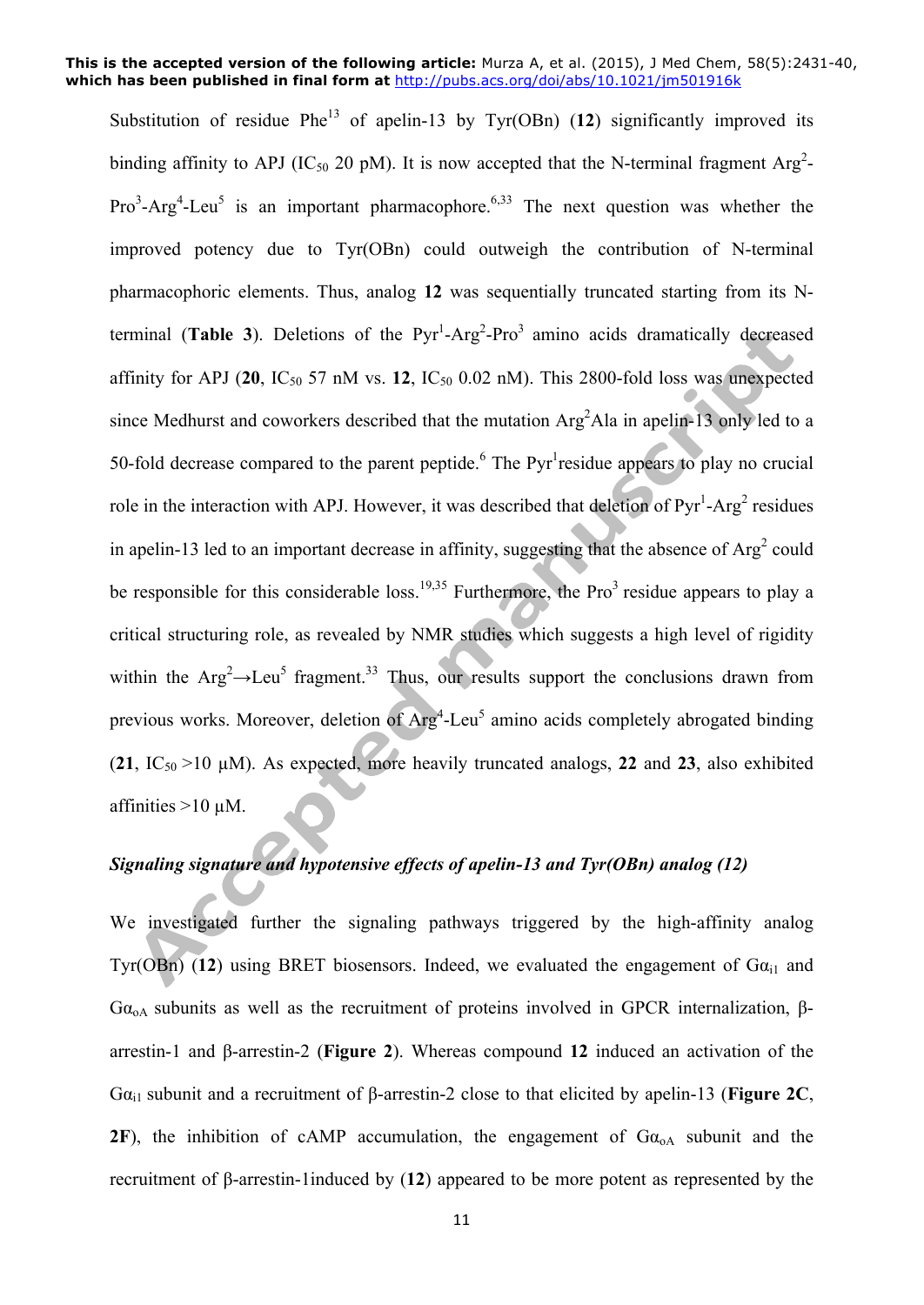concentration-response curves (**Figures 2B**, **2D**, **2E**). **Figure 2A** recapitulates potencies (EC50) on the five signaling pathways tested. Interestingly, analog **12** which induced a 60-fold improvement in binding affinity versus apelin-13, did not possess increased potency on those signaling pathways in the same proportions.

The C-terminal amino acid was demonstrated to be capital for the hypotensive effect of apelin in spontaneously hypertensive rats, since its substitution by alanine or its deletion abrogated the reduction in mean arterial pressure  $(MAP)$ .<sup>23</sup> The aromatic side chain of Phe<sup>13</sup> seems to play a central role in this phenomenon. In order to assess the influence of the Tyr(OBn) replacement on MAP, apelin-13 and analog **12** were intravenously administered at doses of 0.001, 0.01, 0.1 and 1 mg/kg into Sprague-Dawley rats, then the systolic, diastolic, and mean arterial pressure were measured every 30 seconds with a tail-cuff non-invasive blood pressure system (**Figure 3**).<sup>53</sup> Dose-response curves revealed that injection of apelin-13 lowered MAP in a dose-dependent manner and that the maximal hypotensive effect was reached rapidly 1 minute after administration (**Figure 3A**). Apelin-13 induced 40, 30, and 20 mmHg decrease in MAP at doses of 1, 0.1, and 0.01 mg/kg, respectively. <sup>54</sup> At equal dose, analog **12** caused a marked reduction in MAP compared to apelin-13 (**Figure 3B**). Statistical analysis demonstrated that the MAP decrease was both stronger and more sustained for the Tyr(OBn) analog compared to apelin-13, as demonstrated by the determination of the area under the curve (AUC) for analog **12** at doses of 0.1 and 1 mg/kg (**Figure 3C**). The more sustained effect may be attributed to improved stability of **12** compared to **Ape13**. Indeed, we previously demonstrated that C-terminally modified analogs of apelin-13 possessed drastically increased plasma stabilities. <sup>41</sup> Particularly, the half-life of Tyr(OBn) analog **12** was superior to 1h ( $t_{1/2}$  66 min) whereas that of apelin-13 was close to 14 min in rat plasma.

Finally, the significantly higher potency of β-arrestin-1 recruitment elicited by analog **12** (βarr1 EC<sub>50</sub> 7.4 nM) compared to apelin-13 ( $\beta$ -arr1 EC<sub>50</sub> 26 nM) correlates with its higher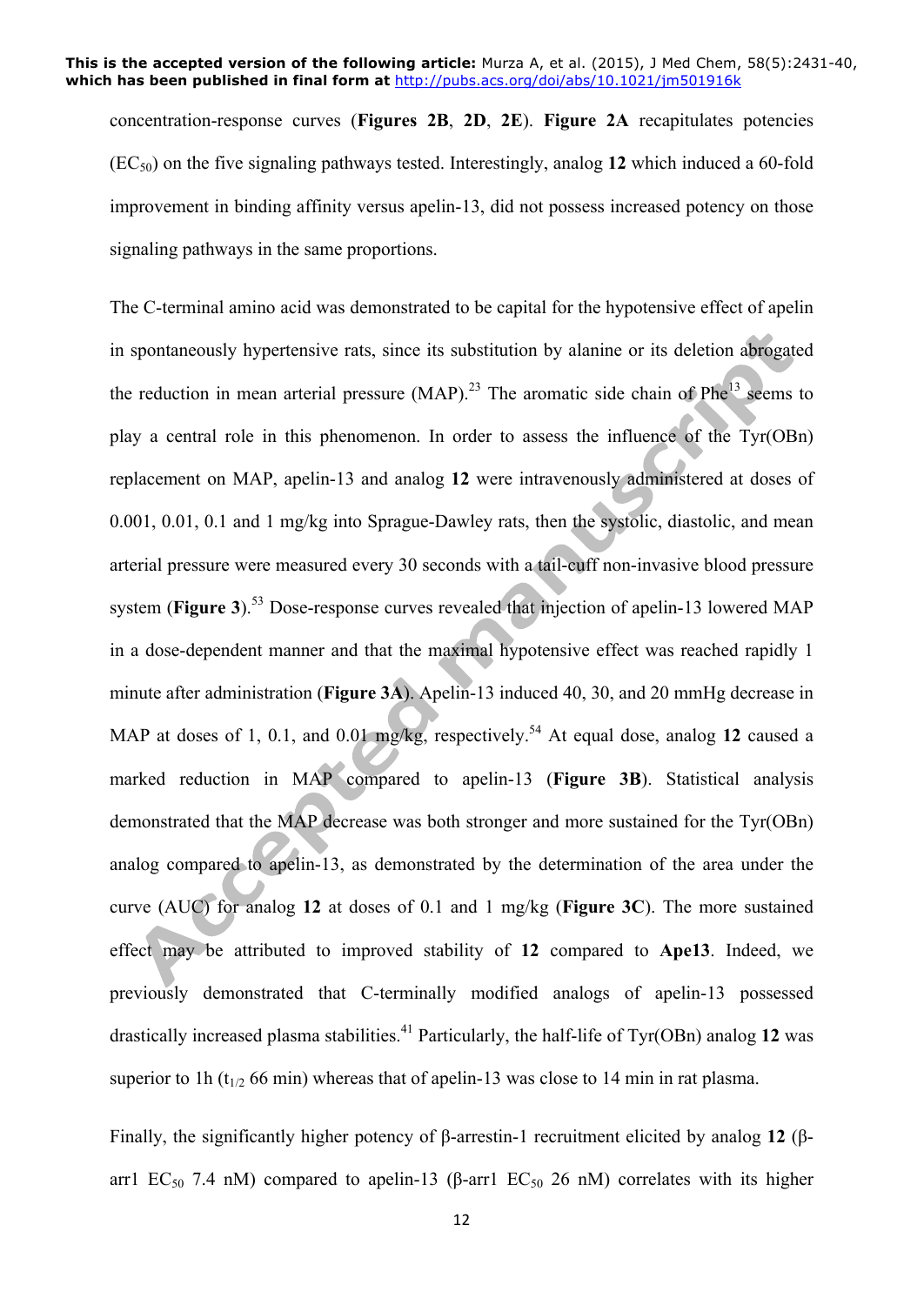hypotensive actions (**Figure 2A**). These observations are supported by previous work showing that the drop in MAP caused by C-terminally modified apelin peptides depends on the ability of those ligands to induce APJ internalization.<sup>19,23</sup> To reinforce this hypothesis, Ceraudo and co-workers recently suggested that the signaling pathways involved in apelin-17 induced MAP could be β-arrestin-dependent.<sup>32</sup> Altogether, our results reveal that analog 12 represents a more stable pharmacological tool to better understand the link between chemical structure, receptor signaling, and physiological function.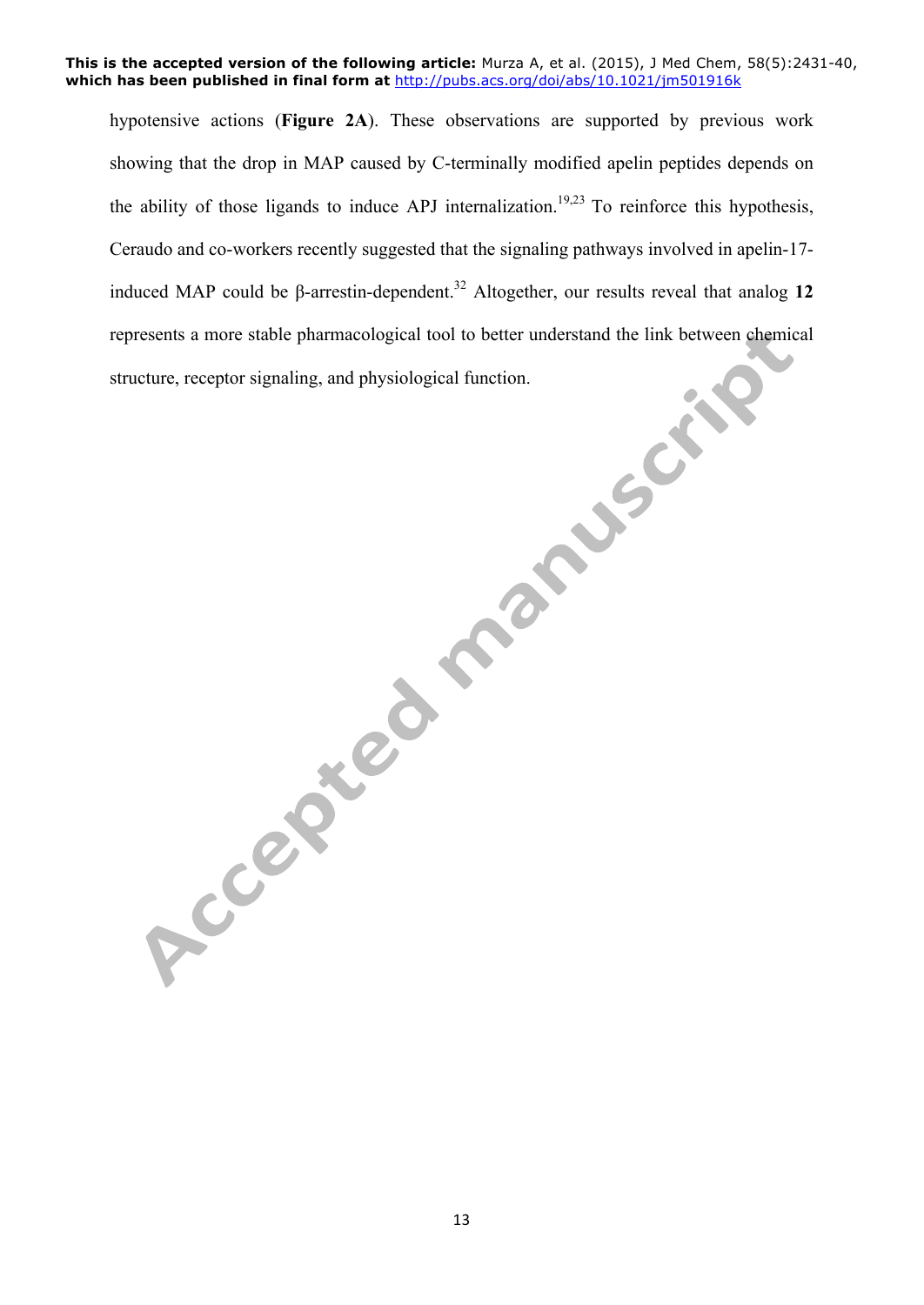## **CONCLUSION**

In this study, we report C-terminally modified analogs of apelin-13, with a particular focus on diverse unnatural aromatic amino acids as probes to further investigate the impact on binding, inhibition of forskolin-induced cAMP accumulation, activation of  $Ga_{i1}$  subunit and *in vivo* activity. This led to the discovery of new apelin-13 analogs possessing pM-level binding and inhibition of cAMP production. Substitution of residue Phe<sup>13</sup> by Bpa or ( $\alpha$ -Me)Phe provided potent compounds exhibiting 30-fold improvement in inhibiting cAMP production and having high affinities for APJ. Furthermore, substitution of Phe<sup>13</sup> by Tyr(OBn)<sup>13</sup> led the strongest binding affinity for APJ reported to date (IC<sub>50</sub> 20 pM), 60-fold higher than the parent peptide. The latter was subsequently assessed for its ability to engage Gα<sub>oA</sub> subunit and to recruit β-arrestin-1 and β-arrestin-2. While its potency to recruit βarrestin-2 and to activate  $Ga_{i1}$  proteins was close to that of apelin-13, the Tyr(OBn) modification improved significantly the efficacy to inhibit cAMP production, to engage  $Ga<sub>oa</sub>$ subunit and to recruit β-arrestin-1. Finally, apelin-13 and its  $Tyr(OBn)^{13}$  analog were administered to anesthetized rats to assess the impact on blood pressure.  $Tyr(OBn)^{13}$  analog **12** lowered mean arterial blood pressure more robustly than apelin-13. Moreover, the hypotensive action of **12** was more sustained in time, an observation tentatively attributed to improved plasma stability compared to apelin-13. This study further supports previous works suggesting that the C-terminal amino acid is crucial for the hypotensive action of apelin. Overall, the analogs reported in this study constitute very interesting pharmacological tools to better understand the signaling pathways involved in the hypotensive effects and the physiological roles of the apelinergic system, as well as its ultimate validation as a pharmacological target for the treatment of cardiovascular diseases.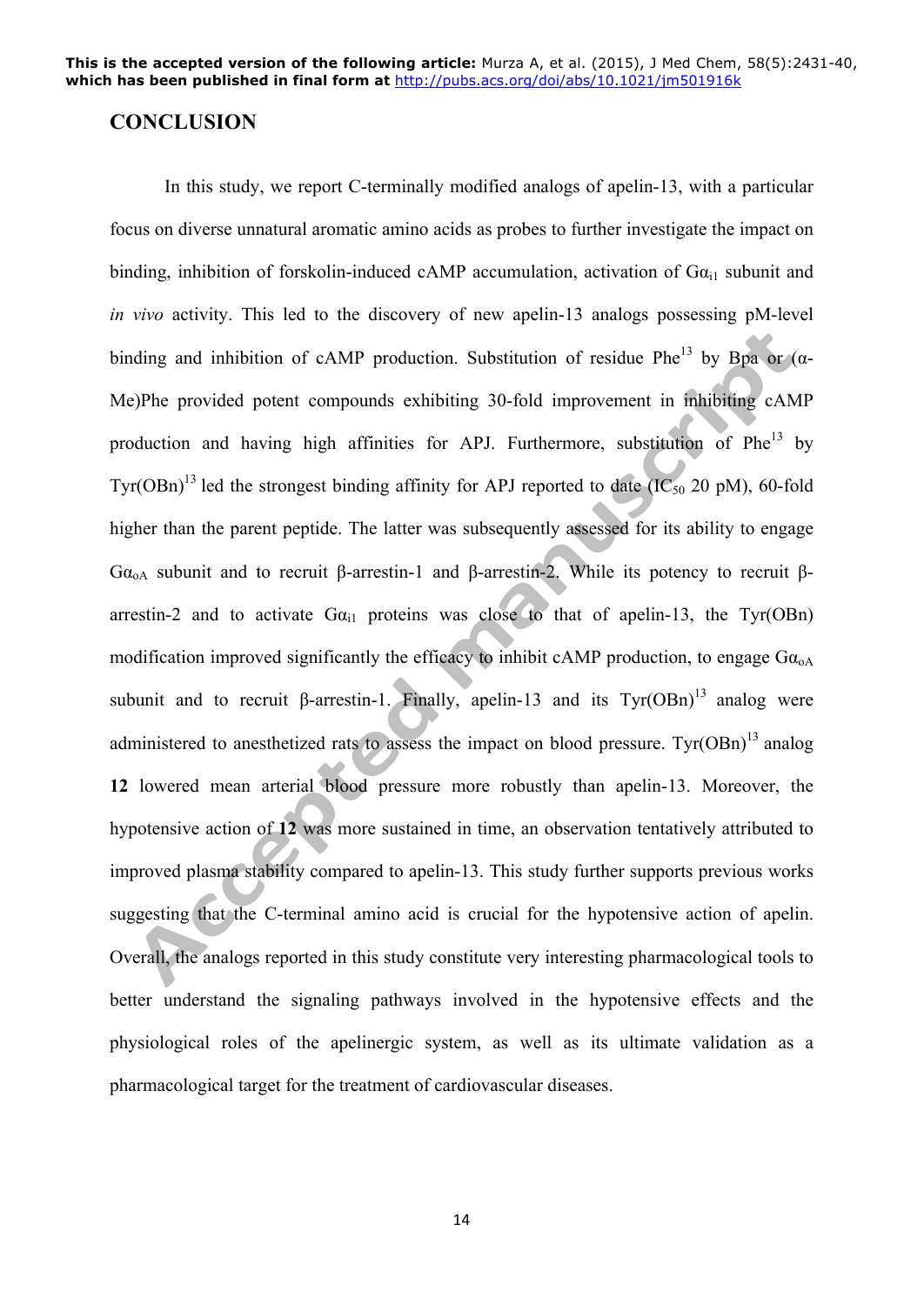## **EXPERIMENTAL SECTION**

### *Procedures for solid phase synthesis*

#### *Materials*

Protected amino acids and TentaGel S PHB, O-[4-(Hydroxymethyl)phenyl]polyethylene glycol polystyrene resin were purchased from ChemImpex International (USA). All other reagents were purchased from Sigma-Aldrich (Canada), Fisher Scientific (USA) or ACP (Canada), were of the highest commercially available purity and were used as such. Peptide synthesis was performed in 12 mL polypropylene cartridge with  $20 \mu m$  PE frit from Applied PAC Separations (USA).

#### *Peptide synthesis*

TentaGel S PHB, O-[4-(Hydroxymethyl)phenyl]polyethylene glycol resin (0.27 mmol/g, 0.2 g) was treated with triphenylphosphine (5 equiv.), diisopropylazodicarboxylate (DIAD, 5 equiv.), Fmoc-protected amino acid (5 equiv.) in tetrahydrofuran (THF, 4 mL). The mixture was shaken overnight on an orbital shaker at room temperature, then the resin was sequentially washed for 3-min periods with DCM ( $2x 5$  mL), toluene ( $1x 5$  mL), EtOH ( $1x 5$ mL), toluene (1x 5 mL), DCM/MeOH (75/25, 1x 5 mL), THF/MeOH (75/25, 1x 5 mL), DCM/MeOH (75/25, 1x 5 mL), THF/MeOH (75/25, 1x 5 mL), DCM (2x 5 mL). The resin was then capped with DCM/Ac<sub>2</sub>O/DIPEA (20/5/1, 5 mL) at room temperature during 1 h, and washed with DCM (3x 5 mL), DCM/MeOH (75/25, 5 mL), DCM (3x 5 mL). After Fmoc deprotection with 20% piperidine/DMF (*N,N*-dimethylformamide) during 15 min, the following Fmoc-protected amino acid (5 equiv.) was attached in the presence of [O-(7 azabenzotriazol-1-yl)-1,1,3,3-tetramethyluronium hexafluorophosphate] HATU (5 equiv.), *N,N*-diisopropylethylamine (10 equiv.) in DMF (4 mL). Coupling reaction was run for 30 min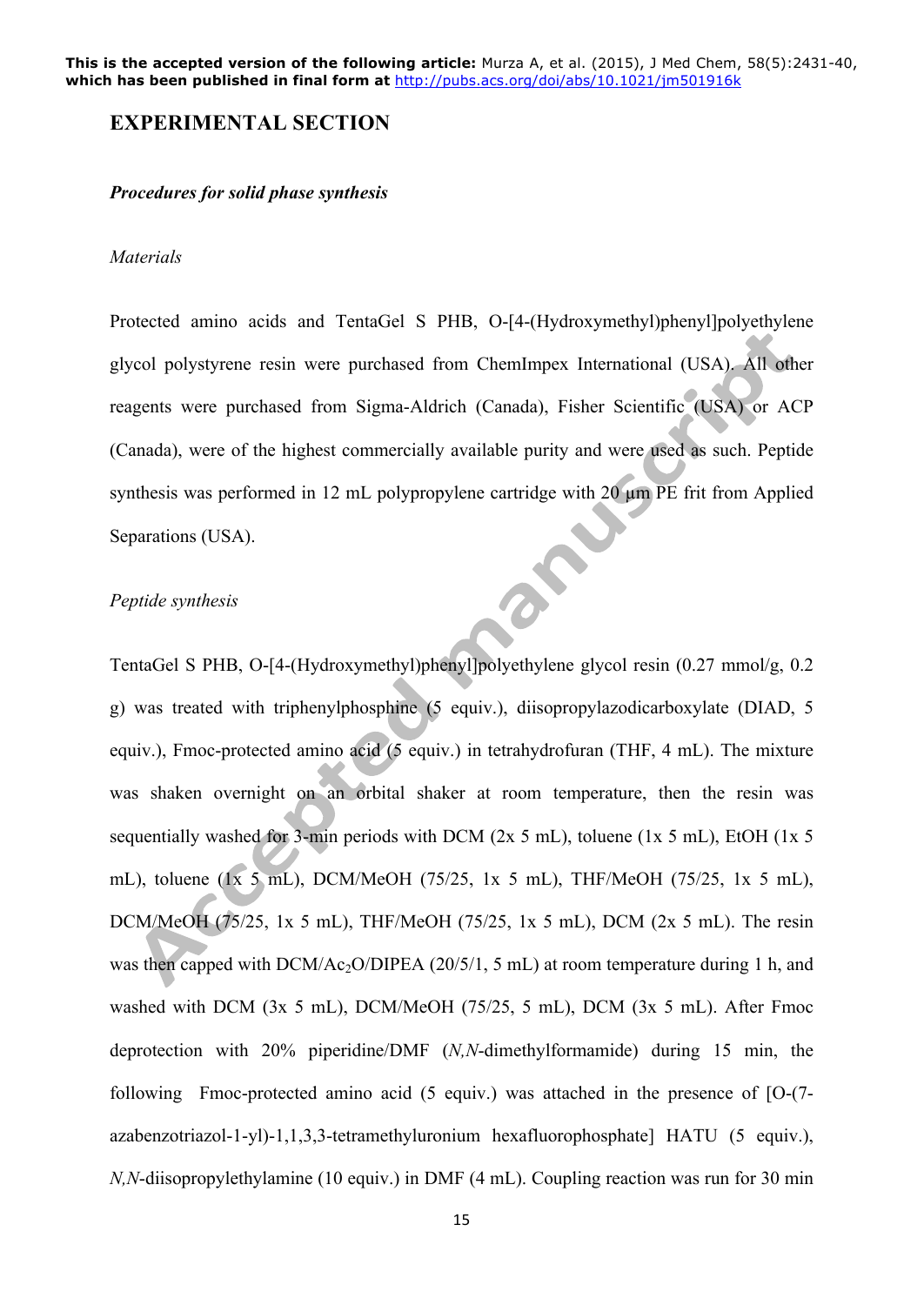at room temperature, then piperidine (20% in DMF) was used to deprotect the Fmoc group at every step. The resin was washed after each coupling step and deprotection with DCM (2x 5 mL), 2-propanol (1x 5 mL), DCM (1x 5 mL), 2-propanol (1x 5 mL), DCM (2x 5 mL). For resin cleavage, the resin was treated with a mixture of TFA (trifluoroacetic acid)/ $H<sub>2</sub>O/TIPS$ (triisopropylsilane), 95/2.5/2.5, v/v] (4 mL / 0.2 g of resin) for 4 h at room temperature. After filtration, peptide was precipitated in TBME (*tert*-butyl methyl ether) at 0°C, the suspension was centrifuged, the supernatant was removed and the crude product was re-dissolved in water. Purification by reverse-phase HPLC yielded the desire products as white powders after lyophilization.<br>
Peptide purification and characterization lyophilization.

### *Peptide purification and characterization*

Crude peptides were purified by reverse-phase chromatography using a preparative HPLC from Waters (Autosampler 2707, Quaternary gradient module 2535, UV detector 2489, fraction collector WFCIII) equipped with an ACE5 C<sub>18</sub> column (250 x 21.2 mm, 5  $\mu$ m spherical particle size) and water  $+ 0.1\%$  TFA and acetonitrile as eluents. Analytical HPLC chromatograms were recorded on an Agilent 1100 series equipped with UV detector set at 223 nm and an Agilent Eclipse Plus C<sub>18</sub> column  $(3.0 \times 50 \text{ mm}, 2.7 \text{ }\mu\text{m}$  spherical particle size column) using the following method  $(0\rightarrow 10$  min:  $2\rightarrow 50\%$  acetonitrile;  $10\rightarrow 14$  min: 50→100%; 14→18 min: 100%; 18→19 min: 100→2%; 19→24 min: 2%). All analogs possessed UV purity >95% at 223 nm. Molecular weights of analogs were determined by mass spectrometry (Electrospray infusion ESI-Q-Tof from Maxis).

#### *Binding and cAMP accumulation*

#### *Materials*

High glucose Dulbecco's Modified Eagle Medium (DMEM), G418 and penicillin/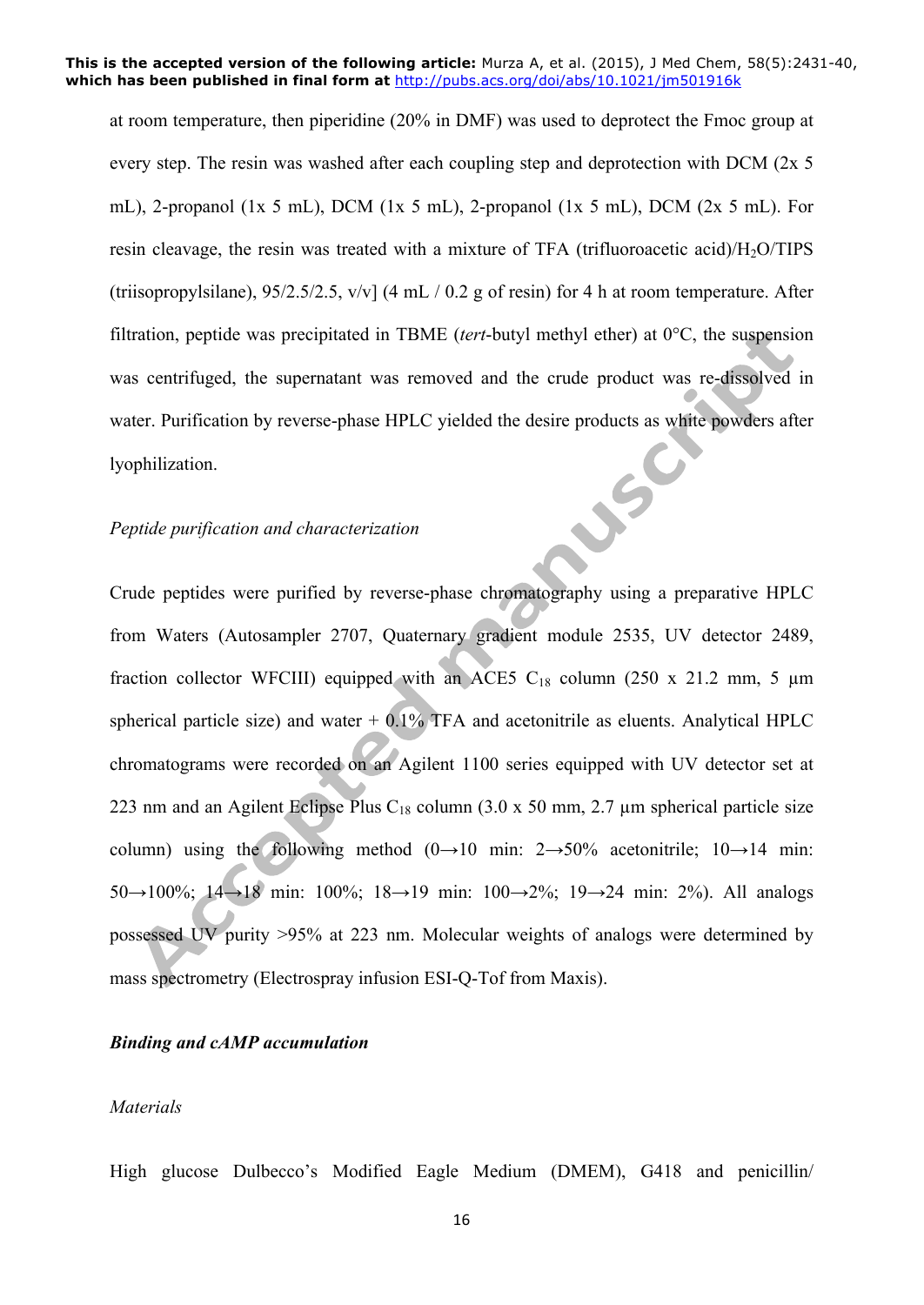streptomycin were purchased from Invitrogen Life Technologies (Canada). Fetal bovine serum (FBS) and Hank's balanced saline solution (HBSS) were purchased from Wisent (Canada) and bovine serum albumin (BSA) was purchased from BioShop (Canada). 3 isobutyl-1-methylxanthine (IBMX), and forskolin were purchased from Sigma-Aldrich (Canada). Apelin-13 $[Glp^{65}, Nle^{75}, Tyr^{77}]$ <sup>[125</sup>], white opaque 96-well half area plates, OptiPlate™-384 white opaque microplates and LANCE®*Ultra* cAMP kit were purchased from PerkinElmer (Canada). Polyethylenimine (branched PEI) was obtained from Polysciences (USA). Coelenterazine-400A (DeepBlueC) was purchased from Biosynth International Inc. (USA).  $BRET<sup>2</sup>$  measurements were performed on an M1000 plate reader LUS from Tecan (USA).

#### *Cell culture*

Stably transfected HEK293 cells expressing the YFP epitope-tagged human APJ were cultured in high glucose DMEM supplemented with 10% FBS. Cells were kept in a humidified atmosphere with 5%  $CO<sub>2</sub>$  at 37°C according to the manufacturer's instructions. G418 and penicillin/streptomycin were used as selection agent and antibiotics, respectively.

# *Radioligand binding*

HEK293 cells expressing the YFP epitope-tagged human APJ were washed once with PBS and subjected to one freeze-thaw cycle. Broken cells were then gently scraped in resuspension buffer (1mM EDTA and 10 mM Tris-HCl, pH 7.5), centrifuged at 3500 g for 15 min at 4°C and resuspended in binding buffer (50 mM Tris-HCl buffer, pH 7.5, containing 0.2% BSA). Competition radioligand binding experiments were performed by incubating cell membranes (15 µg) with 0.2 nM Apelin-13[Glp<sup>65</sup>, Nle<sup>75</sup>, Tyr<sup>77</sup>][<sup>125</sup>I] (2200 ci/mmol) and increasing concentrations of various apelin analogs  $(10^{-12}$  to  $10^{-6}$  M) for 1 h at room temperature in a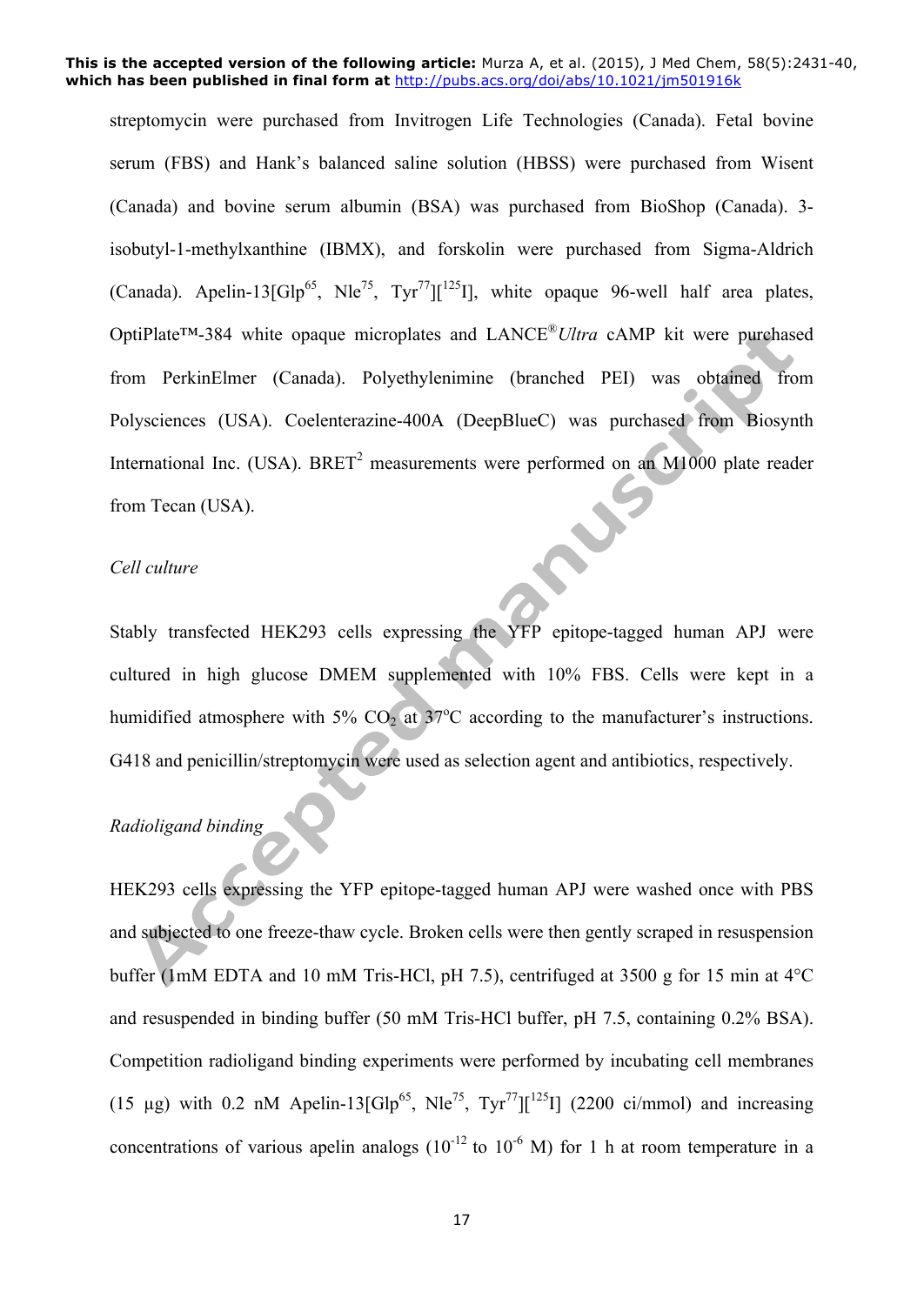final volume of 200 µL. Bound radioactivity was separated from free ligand by filtration through glass fiber filter plates (Millipore, Billerica, MA) pre-soaked for 1 h in PEI 0.2% at 4°C and washed 3 times with 170 µL of ice-cold washing buffer (50 mM Tris-HCl buffer, pH 7.5, 0.2% BSA). Receptor-bound radioactivity was counted in a γ-counter 1470 Wizard form PerkinElmer (80% counting efficiency). Nonspecific binding was measured in the presence of  $10^{-5}$  M unlabeled apelin-13 and represented less than 5% of total binding. IC<sub>50</sub> values were determined from inhibition curves as the unlabeled ligand concentration inhibiting 50% of [<sup>125</sup>I]-apelin-13 specific binding. All binding data were calculated and plotted using GraphPad Prism 6 and represent the mean  $\pm$  SEM of three determinations. Inhibitions constants (K<sub>i</sub>) of analogs were calculated using the Cheng-Prusoff equation.<sup>55</sup>

#### *Measurement of cAMP production*

Intracellular cAMP production was determined using PerkinElmer's LANCE®*Ultra* cAMP kit and following manufacturer's recommendations. Assays were performed in OptiPlate™-384 white opaque microplates. The stimulation buffer used for assays contained 1X HBSS, 0.5 mM IBMX and 0.1% BSA (pH 7.4). Cells  $(4 \mu L)$ , at concentrations of 750 cells/well in stimulation buffer, were plated followed by forskolin (2  $\mu$ L) at 1  $\mu$ M in stimulation buffer. Increasing concentrations  $(10^{-12} \text{ to } 10^{-6} \text{ M})$  of ligands  $(2 \mu \text{L})$  were then added and the microplate was incubated at 37°C for 30 min. After stimulation, cells were lysed by successive additions of the Eu-cAMP tracer (4 µL) and the U*Light*-cAMP mAb (4 µL) prepared in the cAMP Detection Buffer provided with the kit followed by a 1h incubation at room temperature with a TopSeal. Total assay volume was 16 µL. TR-FRET signal at 665 nm was measured on a M1000 plate reader. Data were calculated and plotted using GraphPad Prism 6 and represent the mean  $\pm$  SEM of at least three separate determinations.

### *Gαi1, GαoA engagement and β-arrestins recruitment*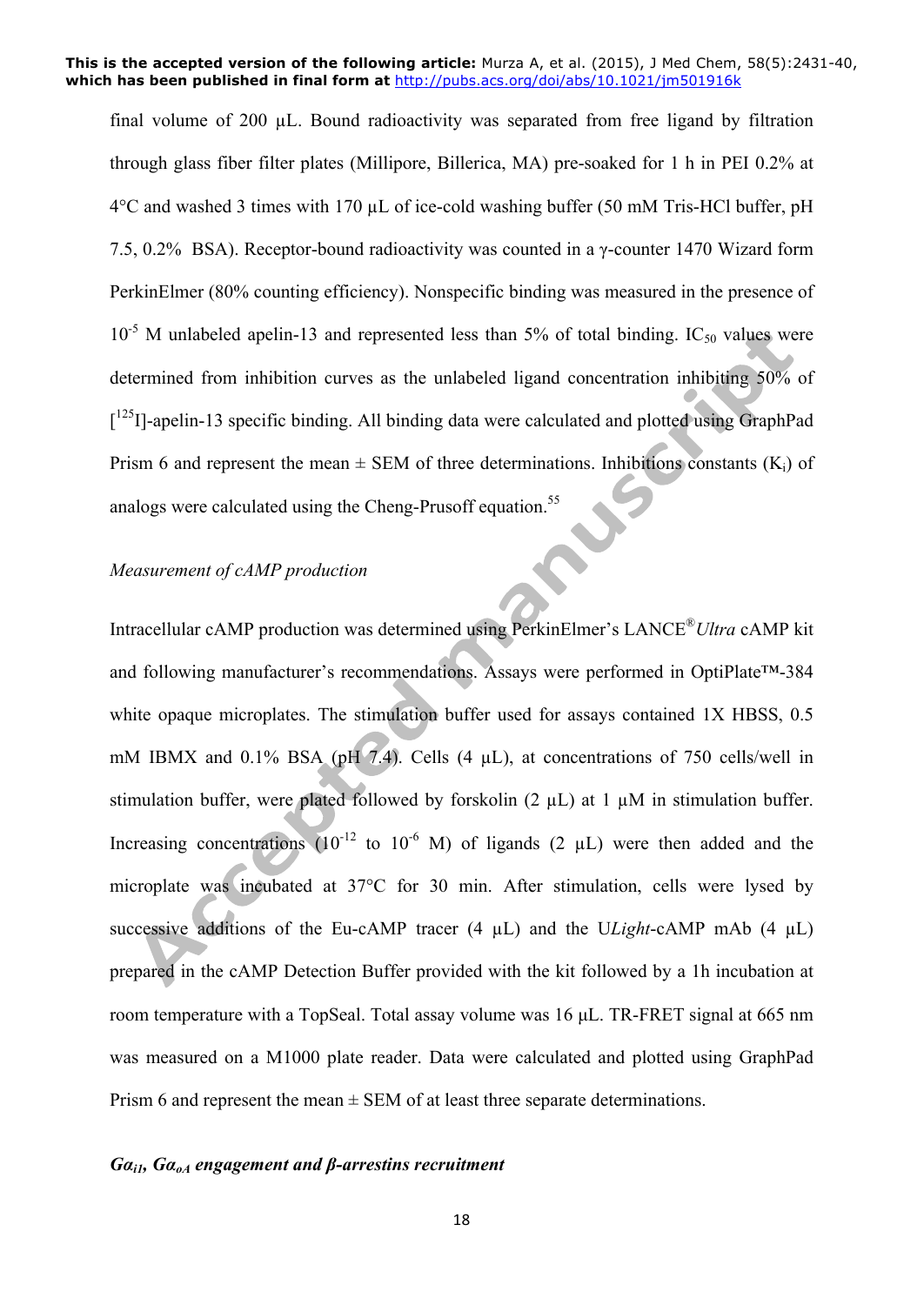### *Cell culture and transfections*

HEK 293 cells were allowed to grow in high glucose DMEM supplemented with 10% FBS, 100 U/mL penicillin/streptomycin, 2 mM glutamine, and 20mM HEPES at 37˚C in a humidified chamber at  $5\%$  CO<sub>2</sub>. All transfections were carried out with polyethyleneimine as previously described. 56

### *G-Protein engagement and β-arrestin recruitment*

HEK293 cells were seeded in T175 flasks. After 24h, cells were transfected with the previously described plasmids coding for hAPJ,  $Ga_{i1}$ -RlucII(91)<sup>48</sup> or  $Ga_{0A}$ -RlucII(99)<sup>57</sup> GFP10-Gγ<sub>1</sub>,<sup>48</sup> and Gβ<sub>1</sub> (from cDNA.org) or for hAPJ-GFP10<sup>44</sup> and RlucII-β-arrestin-1 or -2.<sup>58</sup>

### *BRET Experiments*

24h after transfection, cells were seeded into white 96 well plates (BD Falcon) at a concentration of 50000 cells/well and incubated at 37˚C overnight. Cells were washed with PBS and 90µL of HBSS was added in each well. Cells were then stimulated with the analog at concentrations ranging from  $10^{-6}$  M to  $10^{-12}$  M for 5 min at 37°C (G-Proteins) or for 30 min at room temperature (β-arrestins). After stimulation time, 5 µM of coelanterazine 400A was added to each well and the plate was read using the  $BRET<sup>2</sup>$  filter set of a GeniosPro plate reader (Tecan, Austria). The BRET<sup>2</sup> ratio was determined as  $GFP10<sub>em</sub>/RlucII<sub>em</sub>$ . Data were plotted and  $EC_{50}$  values were determined by using GraphPad Prism 6. Each data point represent the mean ± SEM of at least three different experiments each done in triplicate.

### *Blood pressure measurement*

*Animals*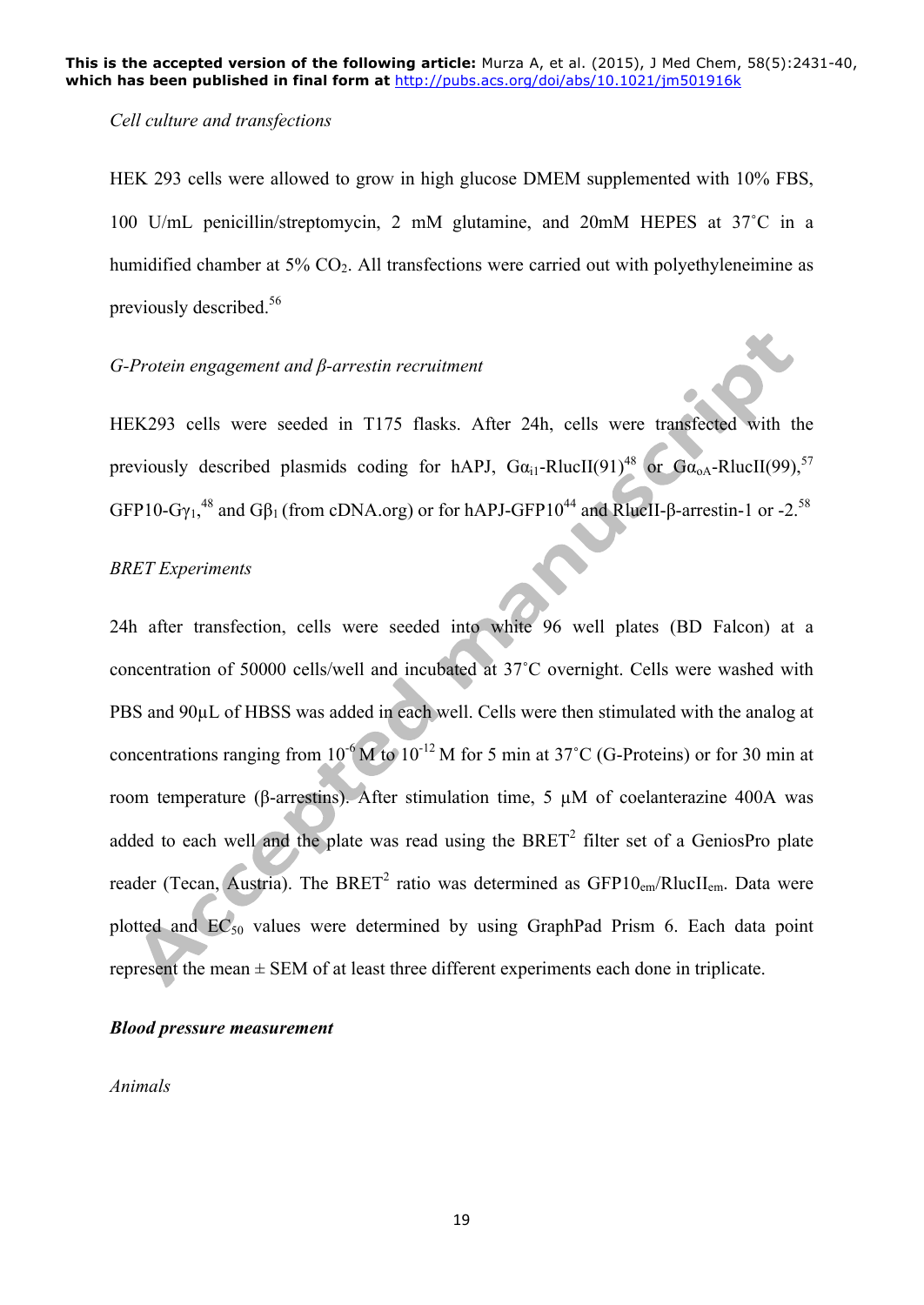Adult male Sprague Dawley rats (Charles River Laboratories, St-Constant, Quebec, Canada) were maintained on a 12 h light/12 h dark cycle with access to food and water *ad libitum*. The experimental procedures in this study were approved by the Animal Care Committee of the Université de Sherbrooke and were in accordance with policies and directives of the Canadian Council on Animal Care.

## *Hypotensive effects*

Sprague-Dawley male rats (300-400g) were anaesthetized with a mixture of ketamine and xylazine (87:13 mg/kg intramuscular) and placed on a heating pad. Then, the systolic, diastolic, and mean arterial pressures were measured every 30 seconds by the tail-cuff method, using the CODA Blood Pressure System (Kent Scientific Co., Connecticut, USA). When the blood pressure has stabilized (five consecutive measure with less than 5%) variability), apelin-13 or Tyr(OBn) analog  $12$  (0.001, 0.01, 0.1, or 1 mg/kg, in 300  $\mu$ L of saline) was injected via the tail vein. Blood pressure measurements were acquired for seven minutes following the injection.

20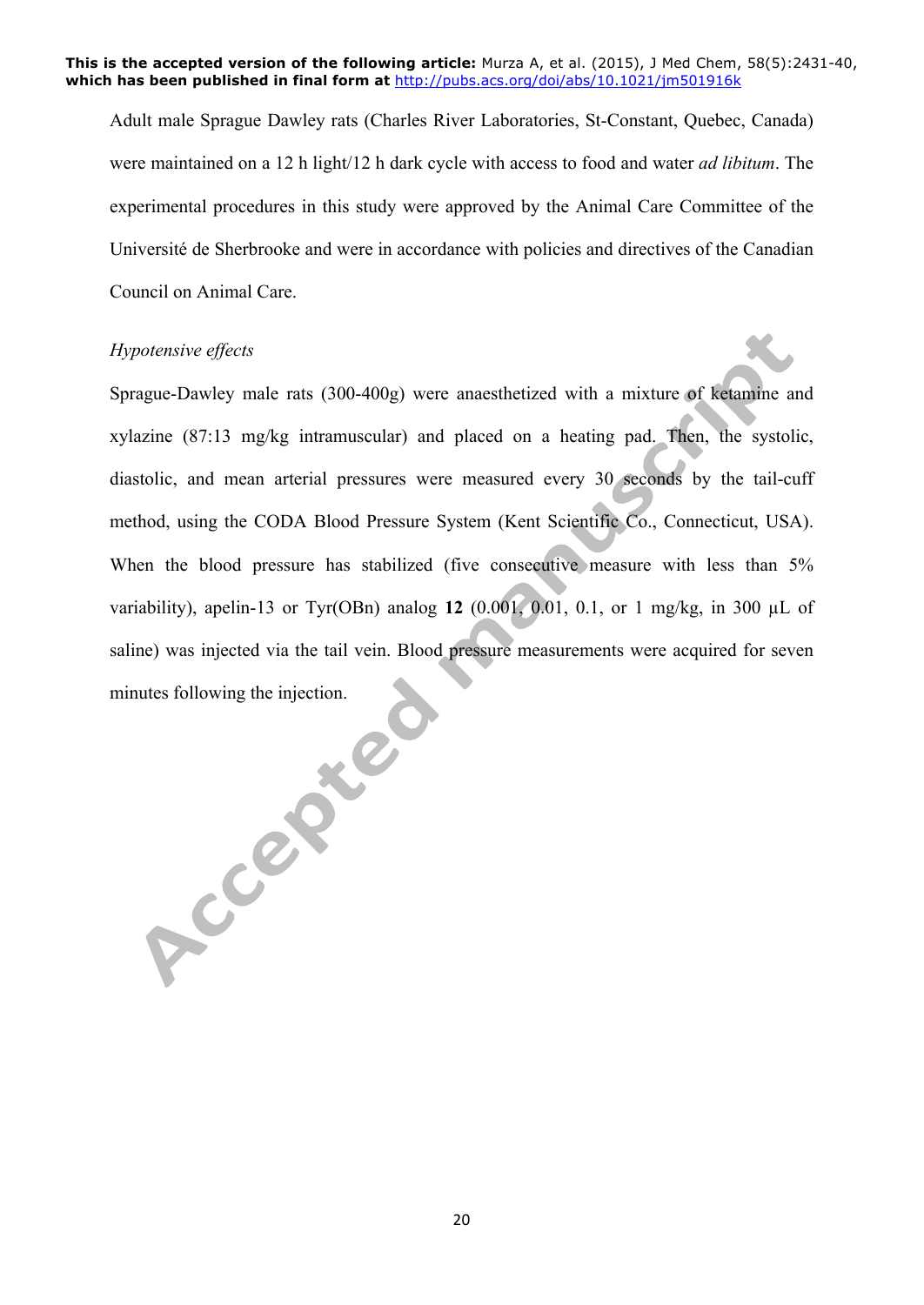## **ACKNOWLEDGMENTS**

Financial support from Université de Sherbrooke, the Natural Sciences and Engineering Research Council of Canada (Collaborative Research & Development Grant with Tranzyme Pharma), TranzymePharma, and the FRQS-funded Réseau Québécois de Recherche sur le Médicament (RQRM) is acknowledged. The Institut de Pharmacologie de Sherbrooke (IPS) and the FRQNT-funded Proteo network are also acknowledged for scholarship and travel grants to A.M. M.A.-M. is the recipient of a Heart and Stroke Foundation of Canada (HFSC) New Investigator award. P.S. is the recipient of the Canada Research Chair in Neurophysiopharmacology of Chronic Pain. LUI

# **SUPPORTING INFORMATION AVAILABLE**

Analytical high performance liquid chromatography (HPLC) and High Resolution Mass Spectrometry (HRMS) spectra of the different compounds described in this manuscript are presented in the supporting information. This material is available free of charge via the

Internet at <u>http://pubs.acs.org</u>.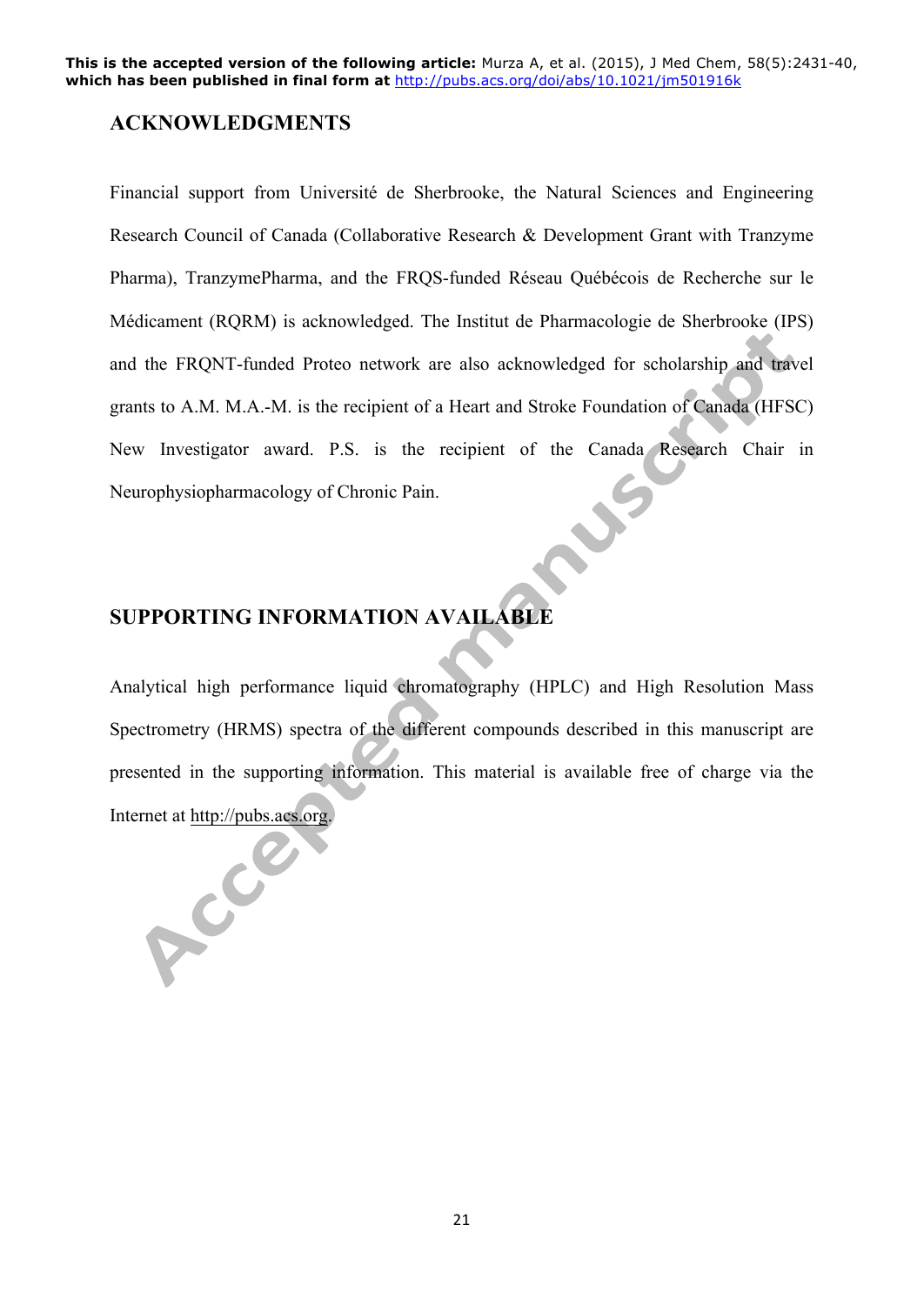# **REFERENCES**

- (1) O'Dowd, B. F.; Heiber, M.; Chan, A.; Heng, H. H.; Tsui, L. C.; Kennedy, J. L.; Shi, X.; Petronis, A.; George, S. R.; Nguyen, T. A Human Gene That Shows Identity with the Gene Encoding the Angiotensin Receptor Is Located on Chromosome 11. *Gene* **1993**, *136*, 355–360.
- (2) De Mota, N.; Reaux-Le Goazigo, A.; El Messari, S.; Chartrel, N.; Roesch, D.; Dujardin, C.; Kordon, C.; Vaudry, H.; Moos, F.; Llorens-Cortes, C. Apelin, a Potent Diuretic Neuropeptide Counteracting Vasopressin Actions through Inhibition of Vasopressin Neuron Activity and Vasopressin Release. *Proc. Natl. Acad. Sci. U. S. A.* **2004**, *101*, 10464–10469.
- (3) Zhen, E. Y.; Higgs, R. E.; Gutierrez, J. a. Pyroglutamyl Apelin-13 Identified as the Major Apelin Isoform in Human Plasma. *Anal. Biochem.* **2013**, *442*, 1–9.
- (4) O'Carroll, a M.; Selby, T. L.; Palkovits, M.; Lolait, S. J. Distribution of mRNA Encoding B78/apj, the Rat Homologue of the Human APJ Receptor, and Its Endogenous Ligand Apelin in Brain and Peripheral Tissues. *Biochim. Biophys. Acta* **2000**, *1492*, 72–80.
- (5) Hosoya, M.; Kawamata, Y.; Fukusumi, S.; Fujii, R.; Habata, Y.; Hinuma, S.; Kitada, C.; Honda, S.; Kurokawa, T.; Onda, H.; et al. Molecular and Functional Characteristics of APJ. Tissue Distribution of mRNA and Interaction with the Endogenous Ligand Apelin. *J. Biol. Chem.* **2000**, *275*, 21061–21067.
- (6) Medhurst, A. D.; Jennings, C. a.; Robbins, M. J.; Davis, R. P.; Ellis, C.; Winborn, K. Y.; Lawrie, K. W. M.; Hervieu, G.; Riley, G.; Bolaky, J. E.; et al. Pharmacological and Immunohistochemical Characterization of the APJ Receptor and Its Endogenous Ligand Apelin. *J. Neurochem.* **2003**, *84*, 1162–1172.
- (7) Lee, D. K.; Cheng, R.; Nguyen, T.; Fan, T.; Kariyawasam, a P.; Liu, Y.; Osmond, D. H.; George, S. R.; O'Dowd, B. F. Characterization of Apelin, the Ligand for the APJ Receptor. *J. Neurochem.* **2000**, *74*, 34–41.
- (8) Reaux, a; De Mota, N.; Skultetyova, I.; Lenkei, Z.; El Messari, S.; Gallatz, K.; Corvol, P.; Palkovits, M.; Llorens-Cortès, C. Physiological Role of a Novel Neuropeptide, Apelin, and Its Receptor in the Rat Brain. *J. Neurochem.* **2001**, *77*, 1085–1096.
- (9) Falcão-Pires, I.; Ladeiras-Lopes, R.; Leite-Moreira, A. F. The Apelinergic System: A Promising Therapeutic Target. *Expert Opin. Ther. Targets* **2010**, *14*, 633–645.
- (10) O'Carroll, A.-M.; Lolait, S. J.; Harris, L. E.; Pope, G. R. The Apelin Receptor APJ: Journey from an Orphan to a Multifaceted Regulator of Homeostasis. *J. Endocrinol.* **2013**, *219*, R13–R35.
- (11) Scimia, M. C.; Hurtado, C.; Ray, S.; Metzler, S.; Wei, K.; Wang, J.; Woods, C. E.; Purcell, N. H.; Catalucci, D.; Akasaka, T.; et al. APJ Acts as a Dual Receptor in Cardiac Hypertrophy. *Nature* **2012**, *488*, 394–398.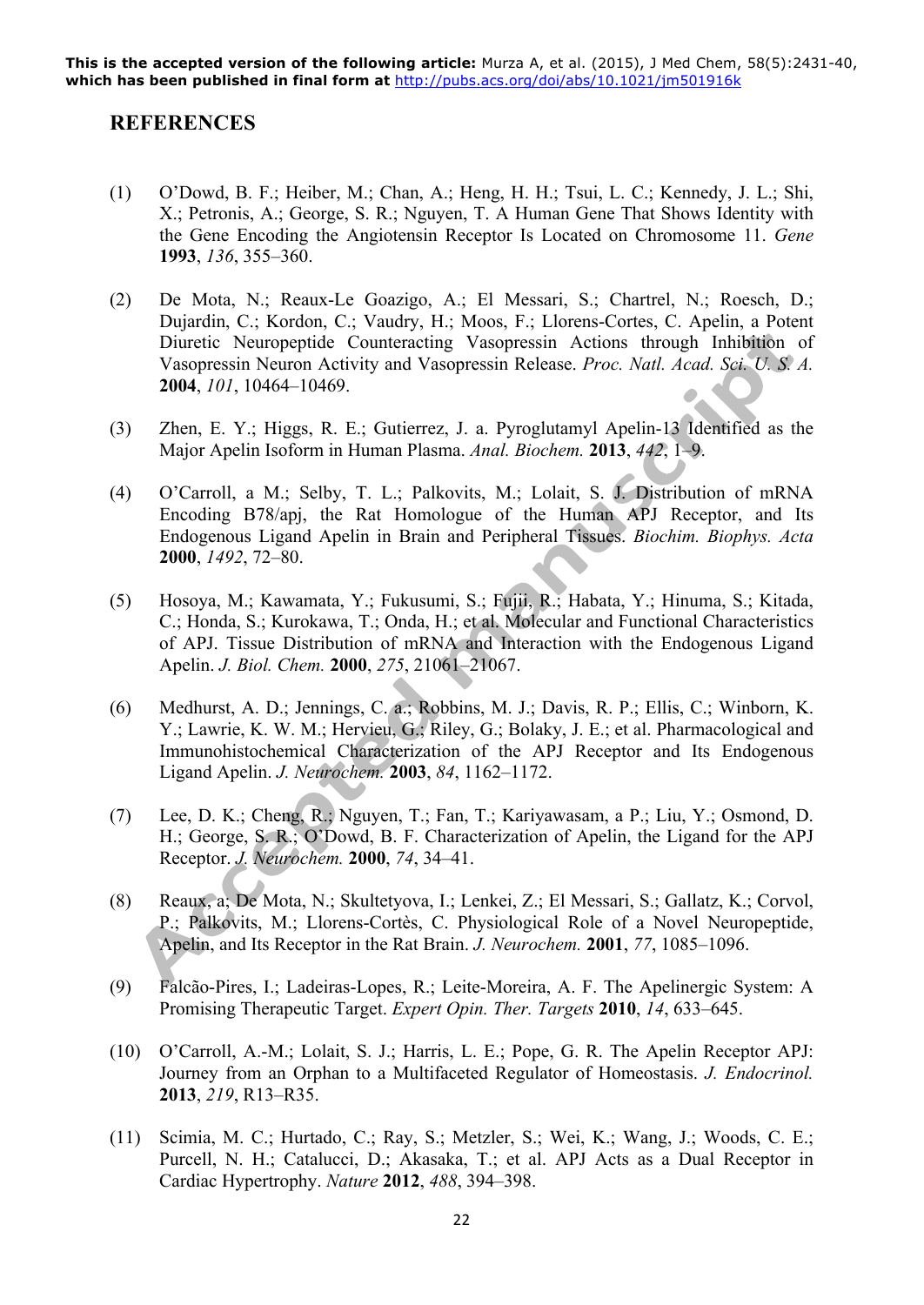- (12) Szokodi, I.; Tavi, P.; Földes, G.; Voutilainen-Myllylä, S.; Ilves, M.; Tokola, H.; Pikkarainen, S.; Piuhola, J.; Rysä, J.; Tóth, M.; et al. Apelin, the Novel Endogenous Ligand of the Orphan Receptor APJ, Regulates Cardiac Contractility. *Circ. Res.* **2002**, *91*, 434–440.
- (13) Berry, M. F.; Pirolli, T. J.; Jayasankar, V.; Burdick, J.; Morine, K. J.; Gardner, T. J.; Woo, Y. J. Apelin Has in Vivo Inotropic Effects on Normal and Failing Hearts. *Circulation* **2004**, *110*, II187–II193.
- (14) Chamberland, C.; Barajas-Martinez, H.; Haufe, V.; Fecteau, M.-H.; Delabre, J.-F.; Burashnikov, A.; Antzelevitch, C.; Lesur, O.; Chraibi, A.; Sarret, P.; et al. Modulation of Canine Cardiac Sodium Current by Apelin. *J. Mol. Cell. Cardiol.* **2010**, *48*, 694– 701.
- (15) Japp, A. G.; Cruden, N. L.; Amer, D. a B.; Li, V. K. Y.; Goudie, E. B.; Johnston, N. R.; Sharma, S.; Neilson, I.; Webb, D. J.; Megson, I. L.; et al. Vascular Effects of Apelin in Vivo in Man. *J. Am. Coll. Cardiol.* **2008**, *52*, 908–913.
- (16) Japp, a G.; Cruden, N. L.; Barnes, G.; van Gemeren, N.; Mathews, J.; Adamson, J.; Johnston, N. R.; Denvir, M. a; Megson, I. L.; Flapan, a D.; et al. Acute Cardiovascular Effects of Apelin in Humans: Potential Role in Patients with Chronic Heart Failure. *Circulation* **2010**, *121*, 1818–1827.
- (17) Barnes, G. D.; Alam, S.; Carter, G.; Pedersen, C. M.; Lee, K. M.; Hubbard, T. J.; Veitch, S.; Jeong, H.; White, A.; Cruden, N. L.; et al. Sustained Cardiovascular Actions of APJ Agonism during Renin-Angiotensin System Activation and in Patients with Heart Failure. *Circ. Heart Fail.* **2013**, *6*, 482–491.
- (18) Tatemoto, K.; Hosoya, M.; Habata, Y.; Fujii, R.; Kakegawa, T.; Zou, M. X.; Kawamata, Y.; Fukusumi, S.; Hinuma, S.; Kitada, C.; et al. Isolation and Characterization of a Novel Endogenous Peptide Ligand for the Human APJ Receptor. *Biochem. Biophys. Res. Commun.* **1998**, *251*, 471–476.
- (19) El Messari, S.; Iturrioz, X.; Fassot, C.; De Mota, N.; Roesch, D.; Llorens-Cortes, C. Functional Dissociation of Apelin Receptor Signaling and Endocytosis: Implications for the Effects of Apelin on Arterial Blood Pressure. *J. Neurochem.* **2004**, *90*, 1290–  $1301.$
- (20) Kuba, K.; Zhang, L.; Imai, Y.; Arab, S.; Chen, M.; Maekawa, Y.; Leschnik, M.; Leibbrandt, A.; Markovic, M.; Makovic, M.; et al. Impaired Heart Contractility in Apelin Gene-Deficient Mice Associated with Aging and Pressure Overload. *Circ. Res.* **2007**, *101*, e32–e42.
- (21) Charles, C. J. Update on Apelin Peptides as Putative Targets for Cardiovascular Drug Discovery. *Expert Opin. Drug Discov.* **2011**, *6*, 633–644.
- (22) Scimia, M. C.; Blass, B. E.; Koch, W. J. Apelin Receptor: Its Responsiveness to Stretch Mechanisms and Its Potential for Cardiovascular Therapy. *Expert Rev. Cardiovasc. Ther.* **2014**, *12*, 733–741.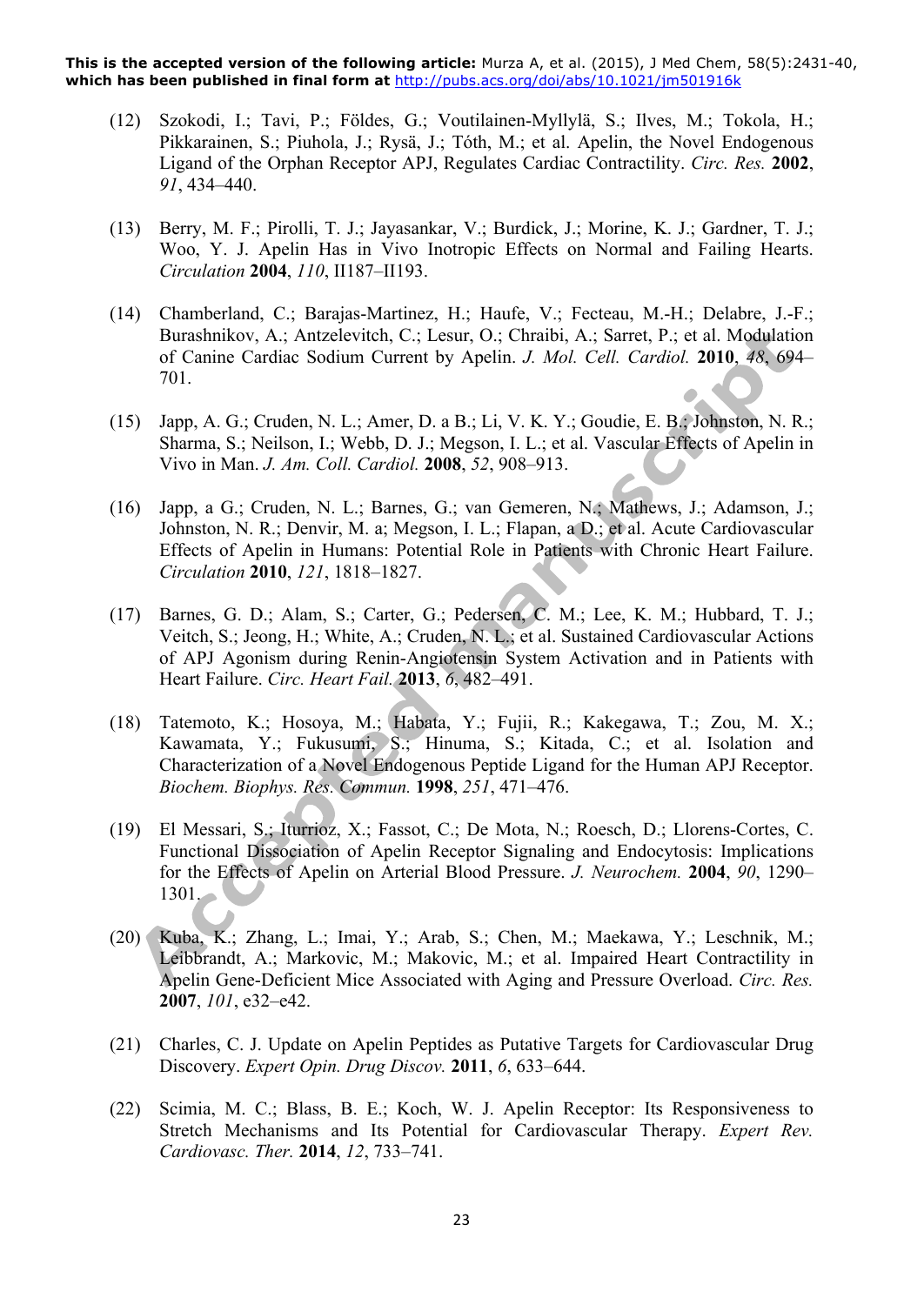- (23) Lee, D. K.; Saldivia, V. R.; Nguyen, T.; Cheng, R.; George, S. R.; O'Dowd, B. F. Modification of the Terminal Residue of Apelin-13 Antagonizes Its Hypotensive Action. *Endocrinology* **2005**, *146*, 231–236.
- (24) Vickers, C.; Hales, P.; Kaushik, V.; Dick, L.; Gavin, J.; Tang, J.; Godbout, K.; Parsons, T.; Baronas, E.; Hsieh, F.; et al. Hydrolysis of Biological Peptides by Human Angiotensin-Converting Enzyme-Related Carboxypeptidase. *J. Biol. Chem.* **2002**, *277*, 14838–14843.
- (25) Habata, Y.; Fujii, R.; Hosoya, M.; Fukusumi, S.; Kawamata, Y.; Hinuma, S.; Kitada, C.; Nishizawa, N.; Murosaki, S.; Kurokawa, T.; et al. Apelin, the Natural Ligand of the Orphan Receptor APJ, Is Abundantly Secreted in the Colostrum. *Biochim. Biophys. Acta* **1999**, *1452*, 25–35.
- (26) Yue, P.; Jin, H.; Xu, S.; Aillaud, M.; Deng, A. C.; Azuma, J.; Kundu, R. K.; Reaven, G. M.; Quertermous, T.; Tsao, P. S. Apelin Decreases Lipolysis via G(q), G(i), and AMPK-Dependent Mechanisms. *Endocrinology* **2011**, *152*, 59–68.
- (27) Li, Y.; Chen, J.; Bai, B.; Du, H.; Liu, Y.; Liu, H. Heterodimerization of Human Apelin and Kappa Opioid Receptors: Roles in Signal Transduction. *Cell. Signal.* **2012**, *24*, 991–1001.
- (28) Bai, B.; Tang, J.; Liu, H.; Chen, J.; Li, Y.; Song, W. Apelin-13 Induces ERK1/2 but Not p38 MAPK Activation through Coupling of the Human Apelin Receptor to the Gi2 Pathway. *Acta Biochim. Biophys. Sin. (Shanghai).* **2008**, *40*, 311–318.
- (29) Masri, B.; Morin, N.; Pedebernade, L.; Knibiehler, B.; Audigier, Y. The Apelin Receptor Is Coupled to Gi1 or Gi2 Protein and Is Differentially Desensitized by Apelin Fragments. *J. Biol. Chem.* **2006**, *281*, 18317–18326.
- (30) Lee, D. K.; Ferguson, S. S. G.; George, S. R.; O'Dowd, B. F. The Fate of the Internalized Apelin Receptor Is Determined by Different Isoforms of Apelin Mediating Differential Interaction with Beta-Arrestin. *Biochem. Biophys. Res. Commun.* **2010**, *395*, 185–189.
- (31) Iturrioz, X.; Gerbier, R.; Leroux, V.; Alvear-Perez, R.; Maigret, B.; Llorens-Cortes, C. By Interacting with the C-Terminal Phe of Apelin, Phe255 and Trp259 in Helix VI of the Apelin Receptor Are Critical for Internalization. *J. Biol. Chem.* **2010**, *285*, 32627– 32637.
- (32) Ceraudo, E.; Galanth, C.; Carpentier, E.; Banegas-Font, I.; Schonegge, A.-M.; Alvear-Perez, R.; Iturrioz, X.; Bouvier, M.; Llorens-Cortes, C. Biased Signaling Favoring Gi over Β-Arrestin Promoted by an Apelin Fragment Lacking the C-Terminal Phenylalanine. *J. Biol. Chem.* **2014**, *289*, 24599–24610.
- (33) Langelaan, D. N.; Bebbington, E. M.; Reddy, T.; Rainey, J. K. Structural Insight into G-Protein Coupled Receptor Binding by Apelin. *Biochemistry* **2009**, *48*, 537–548.
- (34) Fan, X.; Zhou, N.; Zhang, X.; Mukhtar, M.; Lu, Z.; Fang, J.; DuBois, G. C.; Pomerantz, R. J. Structural and Functional Study of the Apelin-13 Peptide, an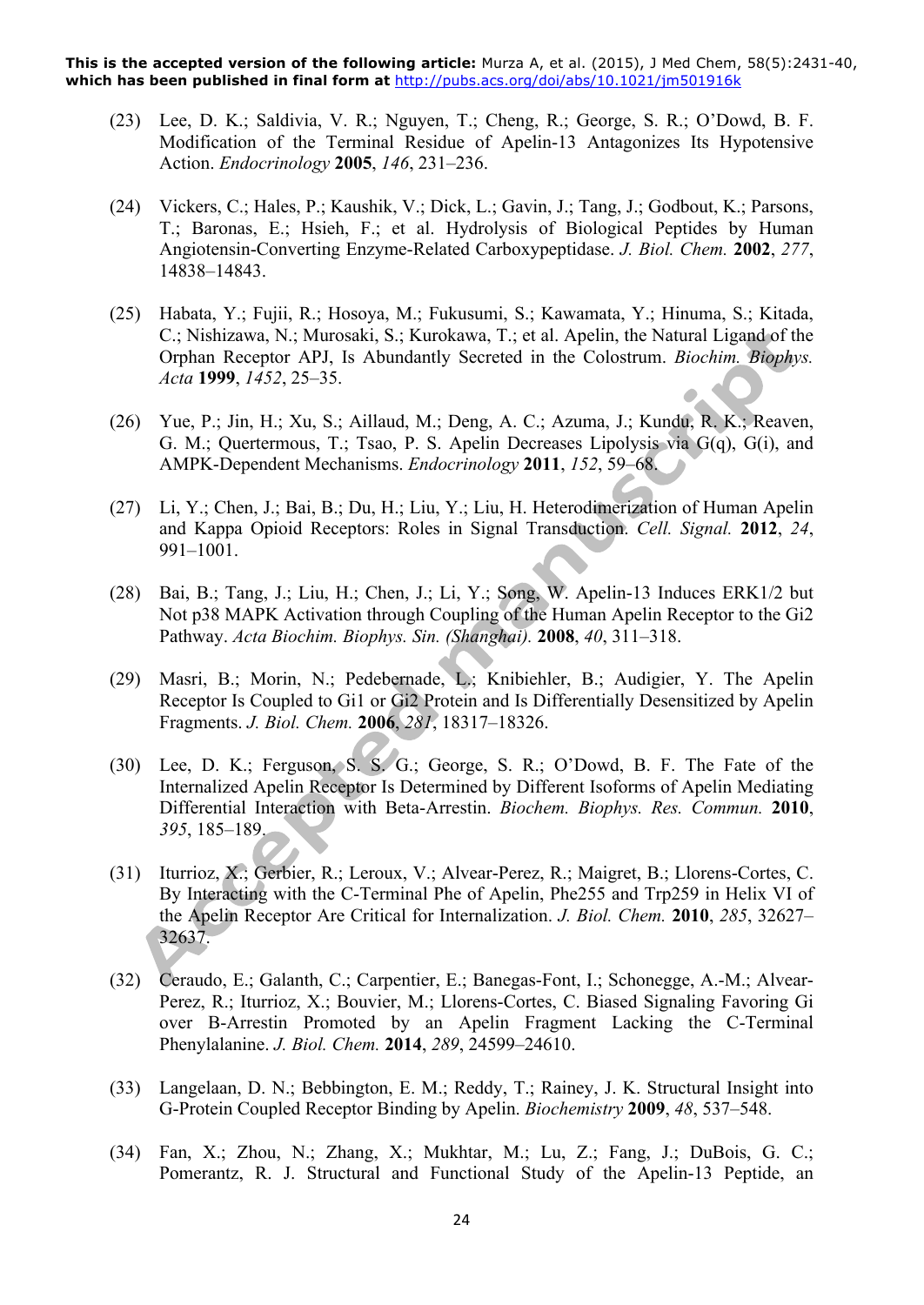Endogenous Ligand of the HIV-1 Coreceptor, APJ. *Biochemistry* **2003**, *42*, 10163– 10168.

- (35) Gerbier, R.; Leroux, V.; Couvineau, P.; Alvear-Perez, R.; Maigret, B.; Llorens-Cortes, C.; Iturrioz, X. New Structural Insights into the Apelin Receptor: Identification of Key Residues for Apelin Binding. *FASEB J.* **2015**, *29*, 314–322.
- (36) Hamada, J.; Kimura, J.; Ishida, J.; Kohda, T.; Morishita, S.; Ichihara, S.; Fukamizu, A. Evaluation of Novel Cyclic Analogues of Apelin. *Int. J. Mol. Med.* **2008**, *22*, 547–552.
- (37) Macaluso, N. J. M.; Glen, R. C. Exploring the "RPRL" Motif of Apelin-13 through Molecular Simulation and Biological Evaluation of Cyclic Peptide Analogues. *ChemMedChem* **2010**, *5*, 1247–1253.
- (38) Macaluso, N. J. M.; Pitkin, S. L.; Maguire, J. J.; Davenport, A. P.; Glen, R. C. Discovery of a Competitive Apelin Receptor (APJ) Antagonist. *ChemMedChem* **2011**, *6*, 1017–1023.
- (39) Iturrioz, X.; Alvear-Perez, R.; De Mota, N.; Franchet, C.; Guillier, F.; Leroux, V.; Dabire, H.; Le Jouan, M.; Chabane, H.; Gerbier, R.; et al. Identification and Pharmacological Properties of E339-3D6, the First Nonpeptidic Apelin Receptor Agonist. *FASEB J.* **2010**, *24*, 1506–1517.
- (40) Margathe, J.-F.; Iturrioz, X.; Alvear-Perez, R.; Marsol, C.; Riché, S.; Chabane, H.; Tounsi, N.; Kuhry, M.; Heissler, D.; Hibert, M.; et al. Structure-Activity Relationship Studies toward the Discovery of Selective Apelin Receptor Agonists. *J. Med. Chem.* **2014**, *57*, 2908–2919.
- (41) Murza, A.; Belleville, K.; Longpré, J.-M.; Sarret, P.; Marsault, E. Stability and Degradation Patterns of Chemically Modified Analogs of Apelin-13 in Plasma and Cerebrospinal Fluid. *Biopolymers* **2014**, *102*, 297–303.
- (42) Zhang, Y.; Maitra, R.; Harris, D. L.; Dhungana, S.; Snyder, R.; Runyon, S. P. Identifying Structural Determinants of Potency for Analogs of Apelin-13: Integration of C-Terminal Truncation with Structure-Activity. *Bioorg. Med. Chem.* **2014**, *22*, 2992–2997.
- (43) Wang, W.; McKinnie, S. M. K.; Patel, V. B.; Haddad, G.; Wang, Z.; Zhabyeyev, P.; Das, S. K.; Basu, R.; McLean, B.; Kandalam, V.; et al. Loss of Apelin Exacerbates Myocardial Infarction Adverse Remodeling and Ischemia-Reperfusion Injury: Therapeutic Potential of Synthetic Apelin Analogues. *J. Am. Heart Assoc.* **2013**, *2*, e000249.
- (44) Murza, A.; Parent, A.; Besserer-Offroy, E.; Tremblay, H.; Karadereye, F.; Beaudet, N.; Leduc, R.; Sarret, P.; Marsault, É. Elucidation of the Structure-Activity Relationships of Apelin: Influence of Unnatural Amino Acids on Binding, Signaling, and Plasma Stability. *ChemMedChem* **2012**, *7*, 318–325.
- (45) Vogt, W. Oxidation of Methionyl Residues in Proteins: Tools, Targets, and Reversal. *Free Radic. Biol. Med.* **1995**, *18*, 93–105.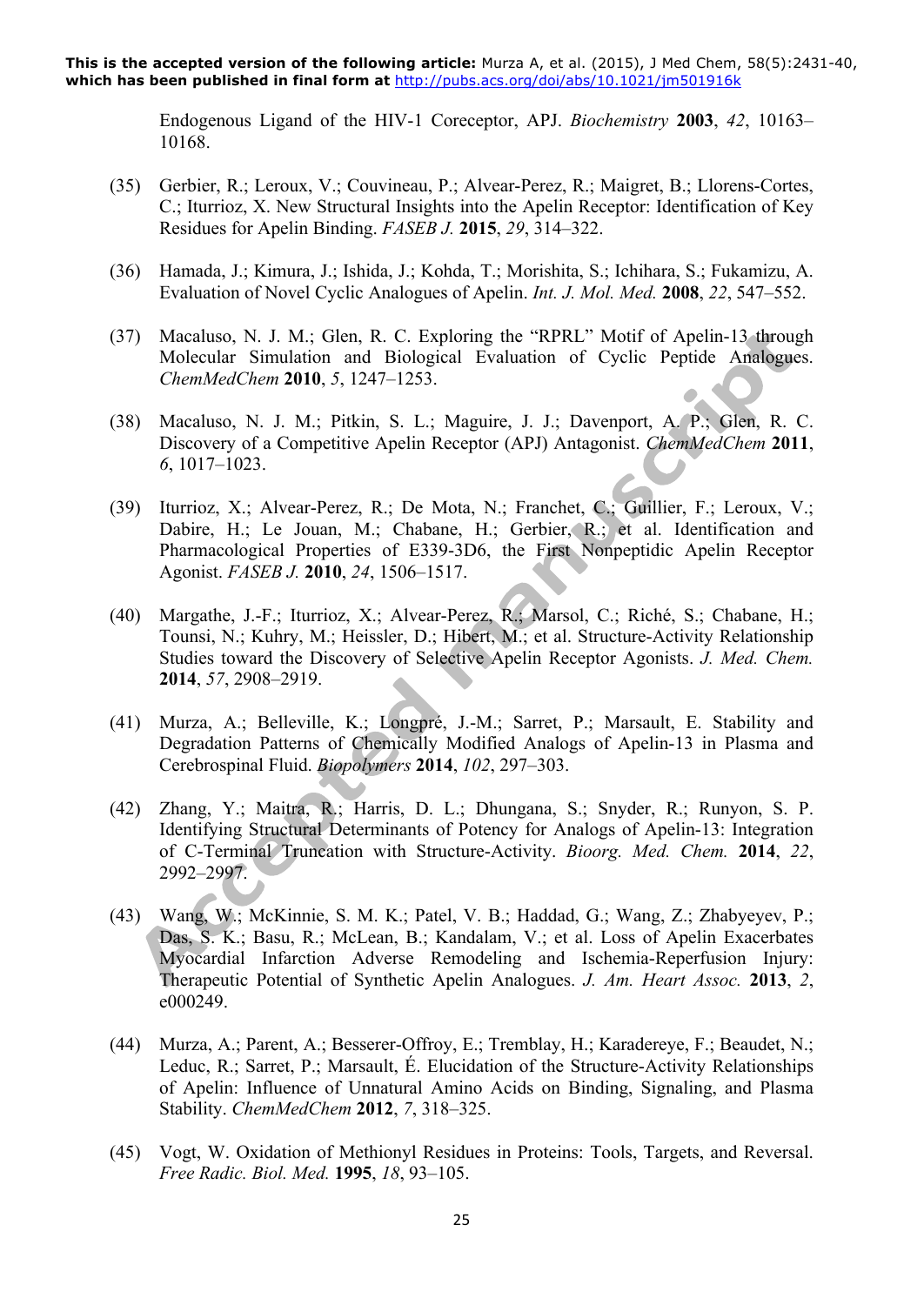- (46) Black, J. W.; Leff, P. Operational Models of Pharmacological Agonism. *Proc. R. Soc. Lond. B. Biol. Sci.* **1983**, *220*, 141–162.
- (47) Limbird, L. E. *Cell Surface Receptors: A Short Course on Theory and Methods*; Springer.; 2005; p. 23.
- (48) Galés, C.; Van Durm, J. J. J.; Schaak, S.; Pontier, S.; Percherancier, Y.; Audet, M.; Paris, H.; Bouvier, M. Probing the Activation-Promoted Structural Rearrangements in Preassembled Receptor-G Protein Complexes. *Nat. Struct. Mol. Biol.* **2006**, *13*, 778– 786.
- (49) Buck, J.; Sinclair, M. L.; Schapal, L.; Cann, M. J.; Levin, L. R. Cytosolic Adenylyl Cyclase Defines a Unique Signaling Molecule in Mammals. *Proc. Natl. Acad. Sci. U. S. A.* **1999**, *96*, 79–84.
- (50) Sunahara, R. K.; Taussig, R. Isoforms of Mammalian Adenylyl Cyclase: Multiplicities of Signaling. *Mol. Interv.* **2002**, *2*, 168–184.
- (51) Birnbaumer, L. Expansion of Signal Transduction by G Proteins. The Second 15 Years or so: From 3 to 16 Alpha Subunits plus Betagamma Dimers. *Biochim. Biophys. Acta* **2007**, *1768*, 772–793.
- (52) Ehrlich, A. T.; Furuyashiki, T.; Kitaoka, S.; Kakizuka, A.; Narumiya, S. Prostaglandin E Receptor EP1 Forms a Complex with Dopamine D1 Receptor and Directs D1- Induced cAMP Production to Adenylyl Cyclase 7 through Mobilizing G(βγ) Subunits in Human Embryonic Kidney 293T Cells. *Mol. Pharmacol.* **2013**, *84*, 476–486.
- (53) Marques, F. D.; Ferreira, A. J.; Sinisterra, R. D. M.; Jacoby, B. A.; Sousa, F. B.; Caliari, M. V; Silva, G. A. B.; Melo, M. B.; Nadu, A. P.; Souza, L. E.; et al. An Oral Formulation of Angiotensin-(1-7) Produces Cardioprotective Effects in Infarcted and Isoproterenol-Treated Rats. *Hypertension* **2011**, *57*, 477–483.
- (54) Tatemoto, K.; Takayama, K.; Zou, M. X.; Kumaki, I.; Zhang, W.; Kumano, K.; Fujimiya, M. The Novel Peptide Apelin Lowers Blood Pressure via a Nitric Oxide-Dependent Mechanism. *Regul. Pept.* **2001**, *99*, 87–92.
- (55) Cheng, Y.; Prusoff, W. H. Relationship between the Inhibition Constant (K1) and the Concentration of Inhibitor Which Causes 50 per Cent Inhibition (I50) of an Enzymatic Reaction. *Biochem. Pharmacol.* **1973**, *22*, 3099–3108.
- (56) Ehrhardt, C.; Schmolke, M.; Matzke, A.; Knoblauch, A.; Will, C.; Wixler, V.; Ludwig, S. Polyethylenimine, a Cost-Effective Transfection Reagent. *Signal Transduct.* **2006**, *6*, 179–184.
- (57) Richard-Lalonde, M.; Nagi, K.; Audet, N.; Sleno, R.; Amraei, M.; Hogue, M.; Balboni, G.; Schiller, P. W.; Bouvier, M.; Hébert, T. E.; et al. Conformational Dynamics of Kir3.1/Kir3.2 Channel Activation via Δ-Opioid Receptors. *Mol. Pharmacol.* **2013**, *83*, 416–428.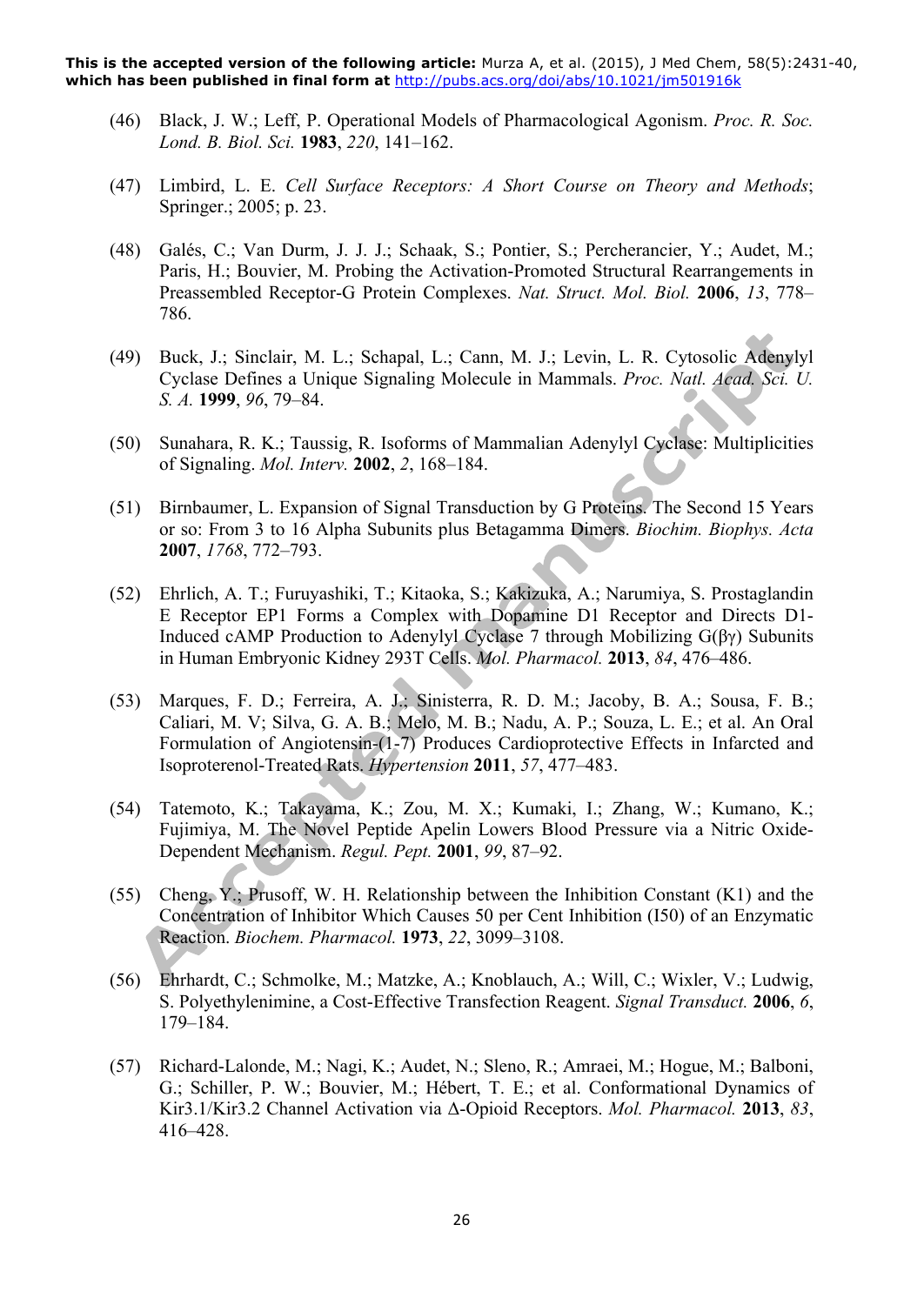(58) Zimmerman, B.; Beautrait, A.; Aguila, B.; Charles, R.; Escher, E.; Claing, A.; Bouvier, M.; Laporte, S. A. Differential Β-Arrestin-Dependent Conformational Signaling and Cellular Responses Revealed by Angiotensin Analogs. *Sci. Signal.* **2012**, *5*, ra33.

Accepted manuscript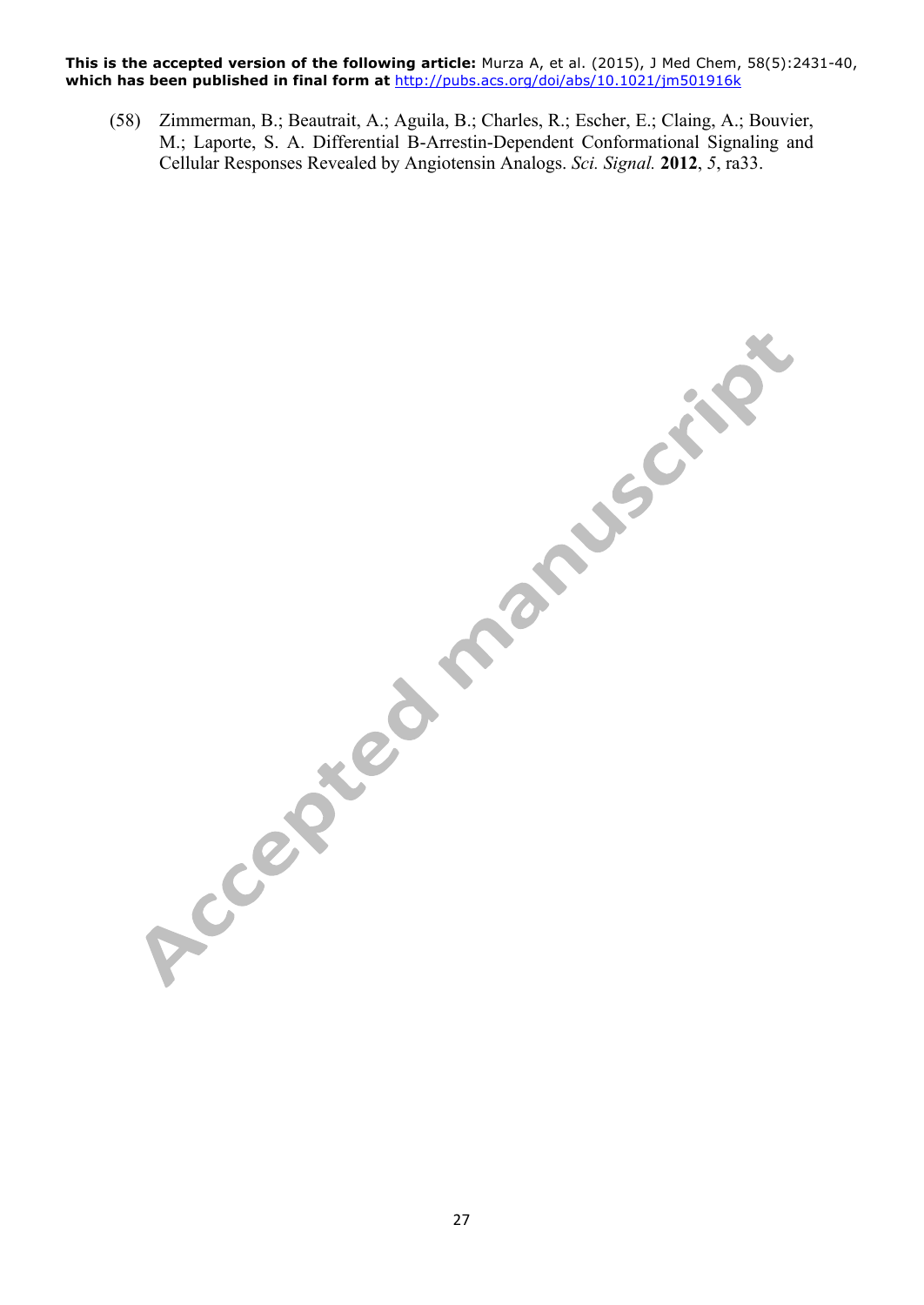| Table 1. Characterization of Phe <sup>13</sup> modified analogs of apelin-13                                       |                                                                                                                                                                                                               |                              |                 |                            |                                   |
|--------------------------------------------------------------------------------------------------------------------|---------------------------------------------------------------------------------------------------------------------------------------------------------------------------------------------------------------|------------------------------|-----------------|----------------------------|-----------------------------------|
| $N^{\circ}$                                                                                                        | Sequence                                                                                                                                                                                                      | Mol.<br>formula              | Purity %<br>[a] | <b>Theoretical</b><br>mass | <b>Exact mass</b><br>measured [b] |
| Ape13                                                                                                              | <glu-r-p-r-l-s-h-k-g-p-m-p-f< td=""><td><math>C_{69}H_{108}N_{22}O_{16}S</math></td><td>100.0</td><td>1532.8034</td><td>1532.8116</td></glu-r-p-r-l-s-h-k-g-p-m-p-f<>                                         | $C_{69}H_{108}N_{22}O_{16}S$ | 100.0           | 1532.8034                  | 1532.8116                         |
| 1                                                                                                                  | <glu-r-p-r-l-s-h-k-g-p-nle-p-f< td=""><td><math>C_{70}H_{110}N_{22}O_{16}</math></td><td>100.0</td><td>1514.8470</td><td>1514.8502</td></glu-r-p-r-l-s-h-k-g-p-nle-p-f<>                                      | $C_{70}H_{110}N_{22}O_{16}$  | 100.0           | 1514.8470                  | 1514.8502                         |
| 2                                                                                                                  | <glu-r-p-r-l-s-h-k-g-p-nle-p-i< td=""><td><math>C_{67}H_{112}N_{22}O_{16}</math></td><td>100.0</td><td>1480.8627</td><td>1480.8723</td></glu-r-p-r-l-s-h-k-g-p-nle-p-i<>                                      | $C_{67}H_{112}N_{22}O_{16}$  | 100.0           | 1480.8627                  | 1480.8723                         |
| 3                                                                                                                  | <glu-r-p-r-l-s-h-k-g-p-nle-p-l< td=""><td><math>C_{67}H_{112}N_{22}O_{16}</math></td><td>98.6</td><td>1480.8627</td><td>1480.8702</td></glu-r-p-r-l-s-h-k-g-p-nle-p-l<>                                       | $C_{67}H_{112}N_{22}O_{16}$  | 98.6            | 1480.8627                  | 1480.8702                         |
| 4                                                                                                                  | <glu-r-p-r-l-s-h-k-g-p-nle-p-v< td=""><td><math>C_{66}H_{110}N_{22}O_{16}</math></td><td>100.0</td><td>1466.8470</td><td>1466.8857</td></glu-r-p-r-l-s-h-k-g-p-nle-p-v<>                                      | $C_{66}H_{110}N_{22}O_{16}$  | 100.0           | 1466.8470                  | 1466.8857                         |
| 5                                                                                                                  | <glu-r-p-r-l-s-h-k-g-p-nle-p-tyr(ome)< td=""><td><math>C_{71}H_{112}N_{22}O_{17}</math></td><td>100.0</td><td>1544.8576</td><td>1544.8635</td></glu-r-p-r-l-s-h-k-g-p-nle-p-tyr(ome)<>                        | $C_{71}H_{112}N_{22}O_{17}$  | 100.0           | 1544.8576                  | 1544.8635                         |
| 6                                                                                                                  | <glu-r-p-r-l-s-h-k-g-p-nle-p-phe(4-me)< td=""><td><math>C_{71}H_{112}N_{22}O_{16}</math></td><td>100.0</td><td>1528.8627</td><td>1528.8696</td></glu-r-p-r-l-s-h-k-g-p-nle-p-phe(4-me)<>                      | $C_{71}H_{112}N_{22}O_{16}$  | 100.0           | 1528.8627                  | 1528.8696                         |
| 7                                                                                                                  | <glu-r-p-r-l-s-h-k-g-p-nle-p-(4-pyridyl)ala< td=""><td><math>C_{69}H_{109}N_{23}O_{16}</math></td><td>100.0</td><td>1515.8423</td><td>1515.8502</td></glu-r-p-r-l-s-h-k-g-p-nle-p-(4-pyridyl)ala<>            | $C_{69}H_{109}N_{23}O_{16}$  | 100.0           | 1515.8423                  | 1515.8502                         |
| 8                                                                                                                  | <glu-r-p-r-l-s-h-k-g-p-nle-p-(3-pyridyl)ala< td=""><td><math>C_{69}H_{109}N_{23}O_{16}</math></td><td>100.0</td><td>1515.8423</td><td>1515.8505</td></glu-r-p-r-l-s-h-k-g-p-nle-p-(3-pyridyl)ala<>            | $C_{69}H_{109}N_{23}O_{16}$  | 100.0           | 1515.8423                  | 1515.8505                         |
| 9                                                                                                                  | <glu-r-p-r-l-s-h-k-g-p-nle-p-(2-pyridyl)ala< td=""><td><math>C_{69}H_{109}N_{23}O_{16}</math></td><td>100.0</td><td>1515.8423</td><td>1515.8523</td></glu-r-p-r-l-s-h-k-g-p-nle-p-(2-pyridyl)ala<>            | $C_{69}H_{109}N_{23}O_{16}$  | 100.0           | 1515.8423                  | 1515.8523                         |
| 10                                                                                                                 | <glu-r-p-r-l-s-h-k-g-p-nle-p-phg< td=""><td><math>C_{69}H_{108}N_{22}O_{16}</math></td><td>100.0</td><td>1500.8314</td><td>1500.8391</td></glu-r-p-r-l-s-h-k-g-p-nle-p-phg<>                                  | $C_{69}H_{108}N_{22}O_{16}$  | 100.0           | 1500.8314                  | 1500.8391                         |
| 11                                                                                                                 | <glu-r-p-r-l-s-h-k-g-p-nle-p-hphe< td=""><td><math>C_{71}H_{112}N_{22}O_{16}</math></td><td>100.0</td><td>1528.8627</td><td>1528.8732</td></glu-r-p-r-l-s-h-k-g-p-nle-p-hphe<>                                | $C_{71}H_{112}N_{22}O_{16}$  | 100.0           | 1528.8627                  | 1528.8732                         |
| 12                                                                                                                 | <glu-r-p-r-l-s-h-k-g-p-nle-p-tyr(obn)< td=""><td><math>C_{77}H_{116}N_{22}O_{17}</math></td><td>97.1</td><td>1620.8889</td><td>1620.8967</td></glu-r-p-r-l-s-h-k-g-p-nle-p-tyr(obn)<>                         | $C_{77}H_{116}N_{22}O_{17}$  | 97.1            | 1620.8889                  | 1620.8967                         |
| 13                                                                                                                 | <glu-r-p-r-l-s-h-k-g-p-nle-p-bpa< td=""><td><math>C_{77}H_{114}N_{22}O_{17}</math></td><td>100.0</td><td>1618.8732</td><td>1618.8834</td></glu-r-p-r-l-s-h-k-g-p-nle-p-bpa<>                                  | $C_{77}H_{114}N_{22}O_{17}$  | 100.0           | 1618.8732                  | 1618.8834                         |
| 14                                                                                                                 | <glu-r-p-r-l-s-h-k-g-p-nle-p-styrylala< td=""><td><math>C_{72}H_{112}N_{22}O_{16}</math></td><td>100.0</td><td>1540.8627</td><td>1540.8690</td></glu-r-p-r-l-s-h-k-g-p-nle-p-styrylala<>                      | $C_{72}H_{112}N_{22}O_{16}$  | 100.0           | 1540.8627                  | 1540.8690                         |
| 15                                                                                                                 | <glu-r-p-r-l-s-h-k-g-p-nle-p-dihydroanthranylala< td=""><td><math>C_{78}H_{116}N_{22}O_{16}</math></td><td>99.6</td><td>1616.8940</td><td>1616.8950</td></glu-r-p-r-l-s-h-k-g-p-nle-p-dihydroanthranylala<>   | $C_{78}H_{116}N_{22}O_{16}$  | 99.6            | 1616.8940                  | 1616.8950                         |
| 16                                                                                                                 | <glu-r-p-r-l-s-h-k-g-p-nle-p-(3-benzothienyl)ala< td=""><td><math>C_{72}H_{110}N_{22}O_{16}S</math></td><td>100.0</td><td>1570.8191</td><td>1570.8294</td></glu-r-p-r-l-s-h-k-g-p-nle-p-(3-benzothienyl)ala<> | $C_{72}H_{110}N_{22}O_{16}S$ | 100.0           | 1570.8191                  | 1570.8294                         |
| 17                                                                                                                 | <glu-r-p-r-l-s-h-k-g-p-nle-p-(α-me)phe< td=""><td><math>C_{71}H_{112}N_{22}O_{16}</math></td><td>98.9</td><td>1528.8627</td><td>1528.8729</td></glu-r-p-r-l-s-h-k-g-p-nle-p-(α-me)phe<>                       | $C_{71}H_{112}N_{22}O_{16}$  | 98.9            | 1528.8627                  | 1528.8729                         |
| 18                                                                                                                 | <glu-r-p-r-l-s-h-k-g-p-nle-p-(d-α-me)phe< td=""><td><math>C_{71}H_{112}N_{22}O_{16}</math></td><td>97.4</td><td>1528.8627</td><td>1528.8723</td></glu-r-p-r-l-s-h-k-g-p-nle-p-(d-α-me)phe<>                   | $C_{71}H_{112}N_{22}O_{16}$  | 97.4            | 1528.8627                  | 1528.8723                         |
| 19                                                                                                                 | <glu-r-p-r-l-s-h-k-g-p-nle-p-aminoindane< td=""><td><math>C_{71}H_{110}N_{22}O_{16}</math></td><td>100.0</td><td>1526.8470</td><td>1526.8563</td></glu-r-p-r-l-s-h-k-g-p-nle-p-aminoindane<>                  | $C_{71}H_{110}N_{22}O_{16}$  | 100.0           | 1526.8470                  | 1526.8563                         |
| 20                                                                                                                 | R-L-S-H-K-G-P-Nle-P-Tyr(OBn)                                                                                                                                                                                  | $C_{61}H_{92}N_{16}O_{13}$   | 100.0           | 1256.7030                  | 1256.7117                         |
| 21                                                                                                                 | S-H-K-G-P-Nle-P-Tyr(OBn)                                                                                                                                                                                      | $C_{49}H_{69}N_{11}O_{11}$   | 97.7            | 987.5178                   | 987.5214                          |
| 22                                                                                                                 | K-G-P-Nle-P-Tyr(OBn)                                                                                                                                                                                          | $C_{40}H_{57}N_7O_8$         | 99.4            | 763.4269                   | 763.4318                          |
| 23                                                                                                                 | P-Nle-P-Tyr(OBn)                                                                                                                                                                                              | $C_{32}H_{42}N_4O_6$         | 98.0            | 578.3104                   | 578.3126                          |
| [a] Purity determined by HPLC-UV at 223 nm. [b] Exact mass determined by High Resolution Mass Spectrometry (HRMS). |                                                                                                                                                                                                               |                              |                 |                            |                                   |

 $\mathsf{L}$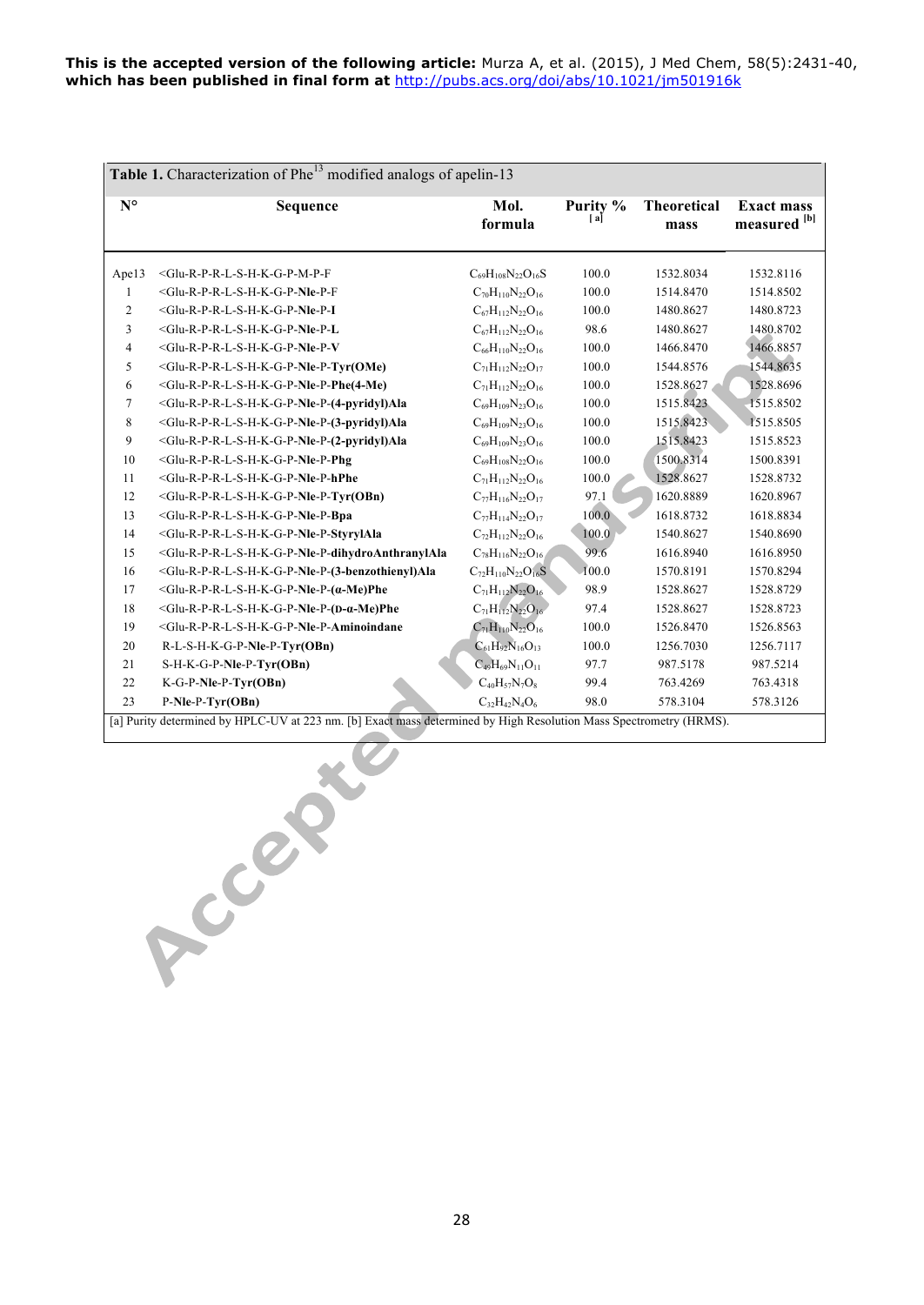| Table 2. Phe <sup>13</sup> modified analogs of apelin-13 and results on binding affinity and functional assays |                                                 |                           |                                                                      |                              |                                                              |  |
|----------------------------------------------------------------------------------------------------------------|-------------------------------------------------|---------------------------|----------------------------------------------------------------------|------------------------------|--------------------------------------------------------------|--|
|                                                                                                                |                                                 | <b>Binding</b>            |                                                                      | <b>Functional Assays</b>     |                                                              |  |
| $N^{\circ}$                                                                                                    | Sequence                                        | $IC_{50}$<br>$(nM)^{[a]}$ | $\mathbf{K}_{\mathbf{i}}$<br>$\underline{\mathbf{(n)}}^{\text{[b]}}$ | cAMP<br>$EC_{50} (nM)^{[c]}$ | $Ga_i$<br>$\underline{\mathrm{EC}_{50}}$ (nM) <sup>[d]</sup> |  |
| Ape13                                                                                                          | Pyr-R-P-R-L-S-H-K-G-P-M-P-F                     | $1.2 \pm 0.1$             | $1.0 \pm 0.1$                                                        | $1.4 \pm 0.1$                | $0.84 \pm 0.25$                                              |  |
| 1                                                                                                              | Pyr-R-P-R-L-S-H-K-G-P-Nle-P-F                   | $2.6 \pm 0.6$             | $2.1 \pm 0.5$                                                        | $4.5 \pm 1.5$                | $0.53 \pm 0.14$                                              |  |
| 2                                                                                                              | Pyr-R-P-R-L-S-H-K-G-P-Nle-P-I                   | $11.4 \pm 1.0$            | $9.1 \pm 0.8$                                                        | $3.1 \pm 0.5$                | $2.5 \pm 1.1$                                                |  |
| 3                                                                                                              | Pyr-R-P-R-L-S-H-K-G-P-Nle-P-L                   | $7.9 \pm 0.8$             | $6.3 \pm 0.6$                                                        | $2.9 \pm 0.5$                | $1.3 \pm 0.5$                                                |  |
| $\overline{\mathbf{4}}$                                                                                        | Pyr-R-P-R-L-S-H-K-G-P-Nle-P-V                   | $18.2 \pm 3.2$            | $14.6 \pm 2.6$                                                       | $4.7 \pm 1.3$                | $2.7 \pm 1.5$                                                |  |
| 5                                                                                                              | Pyr-R-P-R-L-S-H-K-G-P-Nle-P-Tyr(OMe)            | $0.60 \pm 0.05$           | $0.48 \pm 0.04$                                                      | $0.23 \pm 0.05$              | $1.3 \pm 0.6$                                                |  |
| 6                                                                                                              | Pyr-R-P-R-L-S-H-K-G-P-Nle-P-Phe(4-Me)           | $0.25 \pm 0.02$           | $0.20 \pm 0.02$                                                      | $0.17 \pm 0.1$               | $1.4 \pm 0.9$                                                |  |
| 7                                                                                                              | Pyr-R-P-R-L-S-H-K-G-P-Nle-P-(4-pyridyl)Ala      | $1.3 \pm 0.2$             | $1.0 \pm 0.2$                                                        | $0.45 \pm 0.1$               | $0.73 \pm 0.46$                                              |  |
| 8                                                                                                              | Pyr-R-P-R-L-S-H-K-G-P-Nle-P-(3-pyridyl)Ala      | $1.6 \pm 0.1$             | $1.3 \pm 0.1$                                                        | $2.3 \pm 1.0$                | $2.0 \pm 1.3$                                                |  |
| 9                                                                                                              | Pyr-R-P-R-L-S-H-K-G-P-Nle-P-(2-pyridyl)Ala      | $6.1 \pm 1.0$             | $4.9 \pm 0.8$                                                        | $3.6 \pm 1.4$                | $3.0 \pm 1.4$                                                |  |
| 10                                                                                                             | Pyr-R-P-R-L-S-H-K-G-P-Nle-P-Phg                 | $14.3 \pm 1.4$            | $11.4 \pm 1.1$                                                       | $2.7 \pm 0.4$                | $4.2 \pm 2.0$                                                |  |
| 11                                                                                                             | Pyr-R-P-R-L-S-H-K-G-P-Nle-P-hPhe                | $6.7 \pm 1.1$             | $5.4 \pm 0.9$                                                        | $0.24 \pm 0.06$              | $1.4 \pm 0.5$                                                |  |
| 12                                                                                                             | Pyr-R-P-R-L-S-H-K-G-P-Nle-P-Tyr(OBn)            | $0.02 \pm 0.003$          | $0.016 \pm 0.002$                                                    | $0.35 \pm 0.09$              | $1.1 \pm 0.5$                                                |  |
| 13                                                                                                             | Pyr-R-P-R-L-S-H-K-G-P-Nle-P-Bpa                 | $0.48 \pm 0.05$           | $0.38 \pm 0.04$                                                      | $0.04 \pm 0.02$              | $0.91 \pm 0.32$                                              |  |
| 14                                                                                                             | Pyr-R-P-R-L-S-H-K-G-P-Nle-P-StyrylAla           | $1.5 \pm 0.2$             | $1.2 \pm 0.2$                                                        | $0.63 \pm 0.2$               | $3.4 \pm 2.4$                                                |  |
| 15                                                                                                             | Pyr-R-P-R-L-S-H-K-G-P-Nle-P-dihydroAnthranylAla | $13.7 \pm 1.6$            | $11.0 \pm 1.3$                                                       | $95 \pm 19$                  | $6.0 \pm 2.4$                                                |  |
| 16                                                                                                             | Pyr-R-P-R-L-S-H-K-G-P-Nle-P-(3-benzothienyl)Ala | $2.8 \pm 0.4$             | $2.2 \pm 0.3$                                                        | $1.3 \pm 0.4$                | $1.3 \pm 1.2$                                                |  |
| 17                                                                                                             | Pyr-R-P-R-L-S-H-K-G-P-Nle-P-(a-Me)Phe           | $0.43 \pm 0.03$           | $0.34 \pm 0.02$                                                      | $0.07 \pm 0.02$              | $2.7 \pm 1.1$                                                |  |
| 18                                                                                                             | Pyr-R-P-R-L-S-H-K-G-P-Nle-P-(D-α-Me)Phe         | $0.86 \pm 0.16$           | $0.69 \pm 0.13$                                                      | $0.86 \pm 0.17$              | $2.8 \pm 0.5$                                                |  |
| 19                                                                                                             | Pyr-R-P-R-L-S-H-K-G-P-Nle-P-Aminoindane         | $1.7 \pm 0.1$             | $1.4 \pm 0.1$                                                        | $1.1 \pm 0.2$                | $1.4 \pm 0.8$                                                |  |

**19** Pyr-R-P-R-L-S-H-K-G-P-**Nle**-P-**Aminoindane** 1.7 ± 0.1 1.4 ± 0.1 1.1 ± 0.2 1.4 ± 0.8 [a] Concentration producing 50% competitive inhibition of binding of radioligand apelin-13[Glp<sup>65</sup>, Nle<sup>75</sup>, Tyr<sup>77</sup>][<sup>125</sup>]], values represent the mean  $\pm$  S.E.M. of three determinations. [b] Inhibition constants (Ki) of analogs calculated using the Cheng-Prusoff equation. [c] Concentration that produces 50% inhibition of forskolininduced cAMP accumulation, values represent the mean  $\pm$  S.E.M. of three determinations. [d] Concentration that produces 50% dissociation of G $\alpha_{i1}$  subunit as observed in BRET assay, values represent the mean ± S.E.M. of three determinations.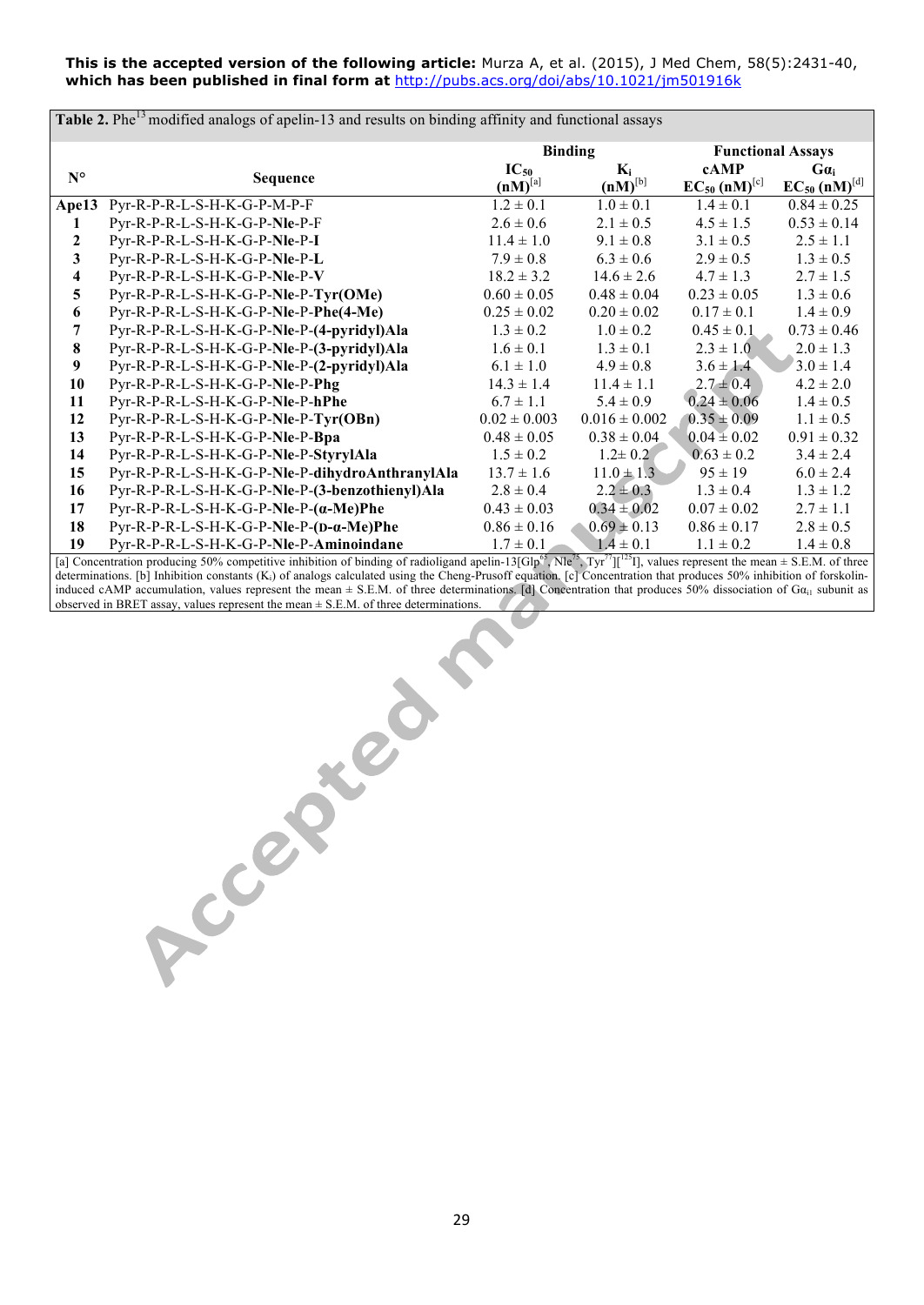|                                                                                                                                                                                                     | <b>Table 3.</b> Truncated derivatives of the Tyr(OBn) analog | <b>Binding</b>            |                    |  |  |
|-----------------------------------------------------------------------------------------------------------------------------------------------------------------------------------------------------|--------------------------------------------------------------|---------------------------|--------------------|--|--|
| $N^{\circ}$                                                                                                                                                                                         | <b>Sequence</b>                                              | $IC_{50}$<br>$(nM)^{[a]}$ | K:<br>$(nM)^{[b]}$ |  |  |
| 12                                                                                                                                                                                                  | $Pyr-R-P-R-L-S-H-K-G-P-Nle-P-Tyr(OBn)$                       | $0.02 \pm 0.003$          | $0.016 \pm 0.002$  |  |  |
| 20                                                                                                                                                                                                  | R-L-S-H-K-G-P-Nle-P-Tyr(OBn)                                 | $57 \pm 11$               | $46 \pm 9$         |  |  |
| 21                                                                                                                                                                                                  | S-H-K-G-P-Nle-P-Tyr(OBn)                                     | > 10000                   | >10000             |  |  |
| 22                                                                                                                                                                                                  | K-G-P-Nle-P-Tyr(OBn)                                         | > 10000                   | >10000             |  |  |
| 23                                                                                                                                                                                                  | $P-Nle-P-Tyr(OBn)$                                           | >10000                    | > 10000            |  |  |
| [a] Concentration producing 50% competitive inhibition of binding of radioligand apelin-13[Glp <sup>65</sup> , Nle <sup>75</sup> ,                                                                  |                                                              |                           |                    |  |  |
| $\text{TyT}^7$ [ $\text{Li}^2$ ]], values represent the mean $\pm$ S.E.M. of two determinations. [b] Inhibitions constants (K <sub>i</sub> ) of<br>analogs calculated using Cheng-Prusoff equation. |                                                              |                           |                    |  |  |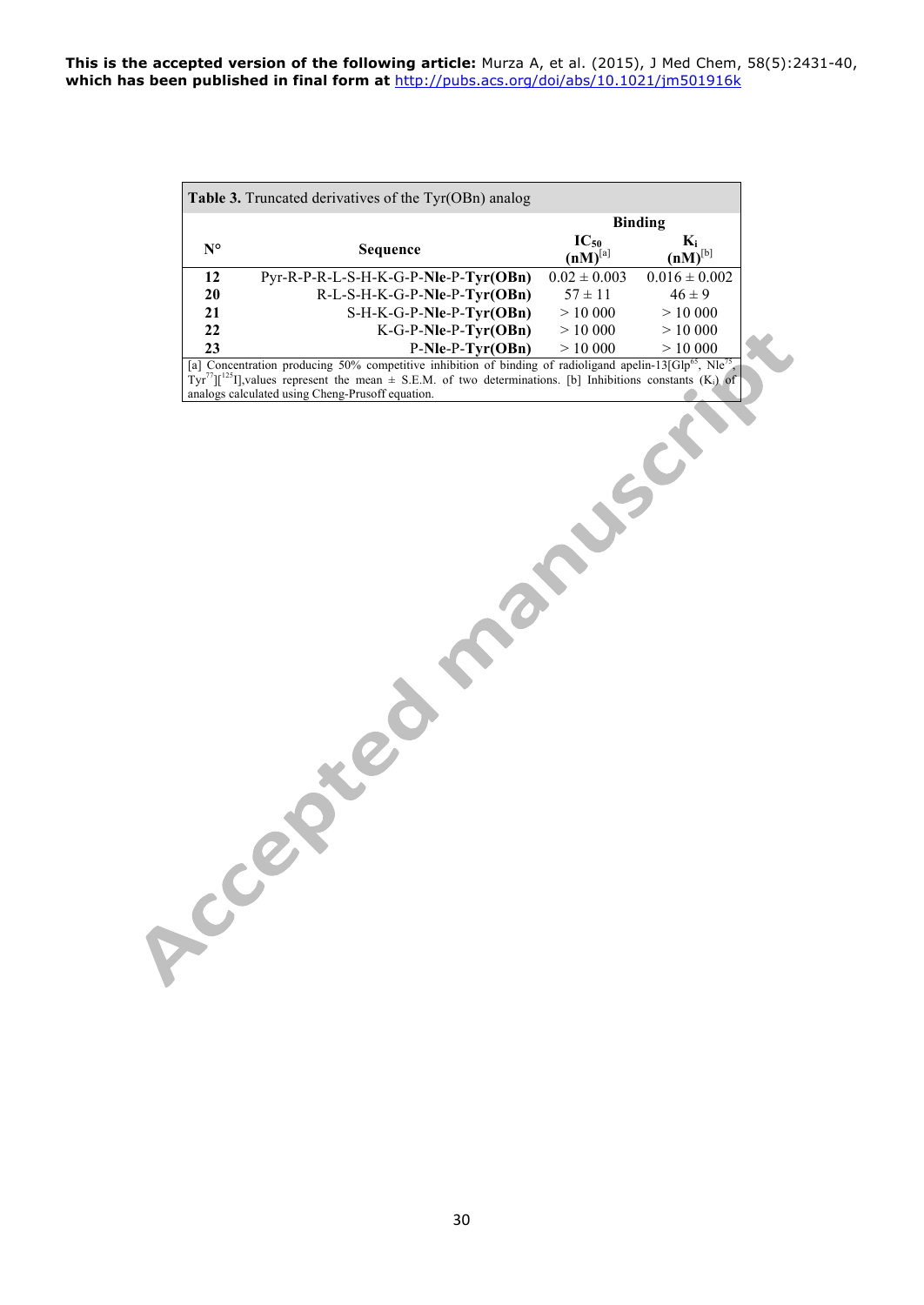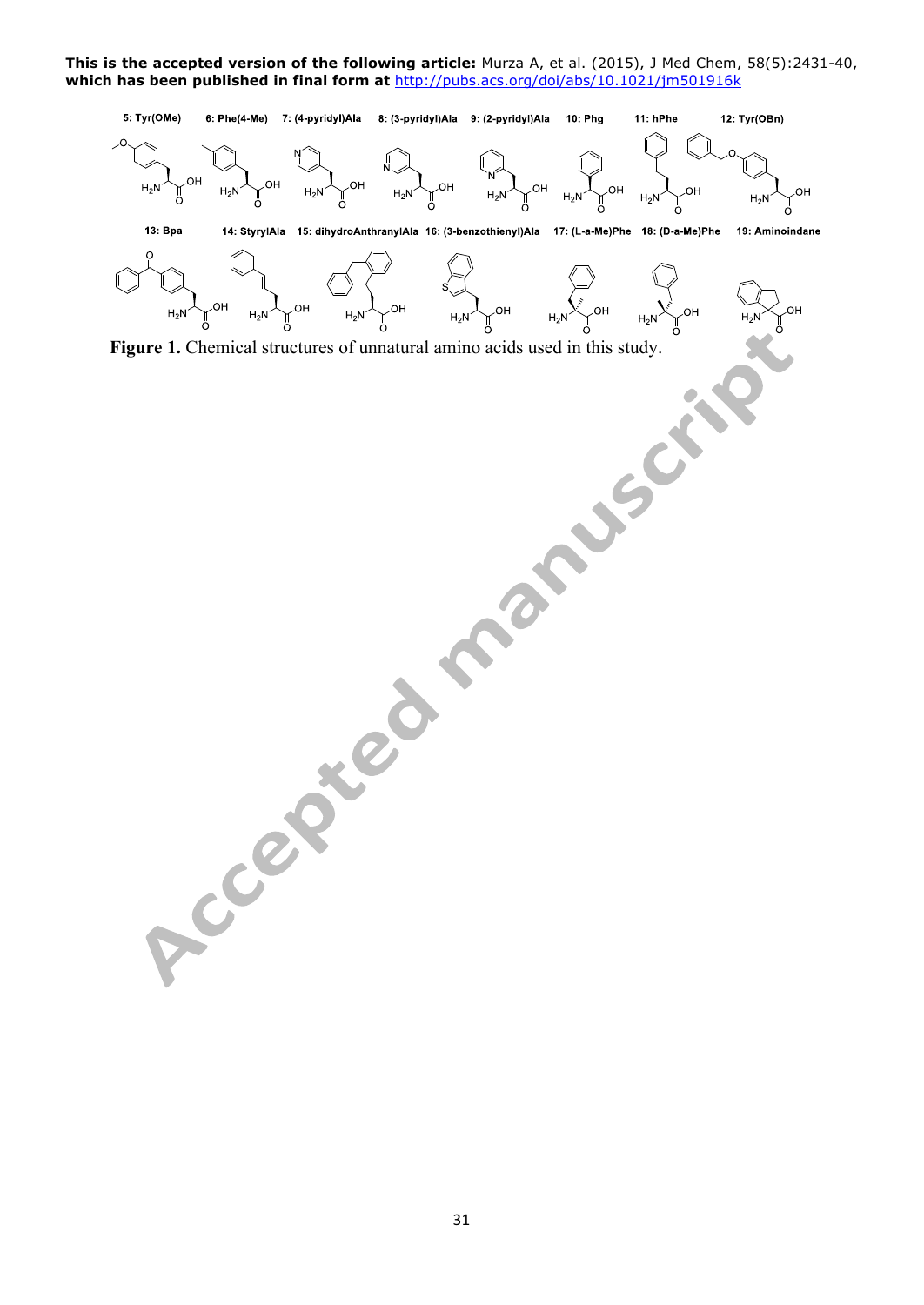

**Figure 2.** Potency  $(EC_{50})$  and concentration-response curves of apelin-13 and Tyr(OBn) analog **12** on cAMP production,  $Gα<sub>i</sub>$  engagement and β-arrestins recruitment. (A) EC<sub>50</sub> of apelin-13 and compound **12** are represented. Concentration-response relationships of apelin-13 and (**12**) for thei rability: (B) to inhibit the forskolin-induced cAMP production; (C) to engage  $Ga_{i1}$  and; (D) to engage  $Ga_{oA}$ . Apelin-13 and (12) were also assessed for their ability to trigger the recruitment of: (E) β-arrestin-1 and; (F) β-arrestin-2. Statistical analyses were performed with a two tailed Student t-test. \*\*  $p < 0.01$  vs. apelin-13.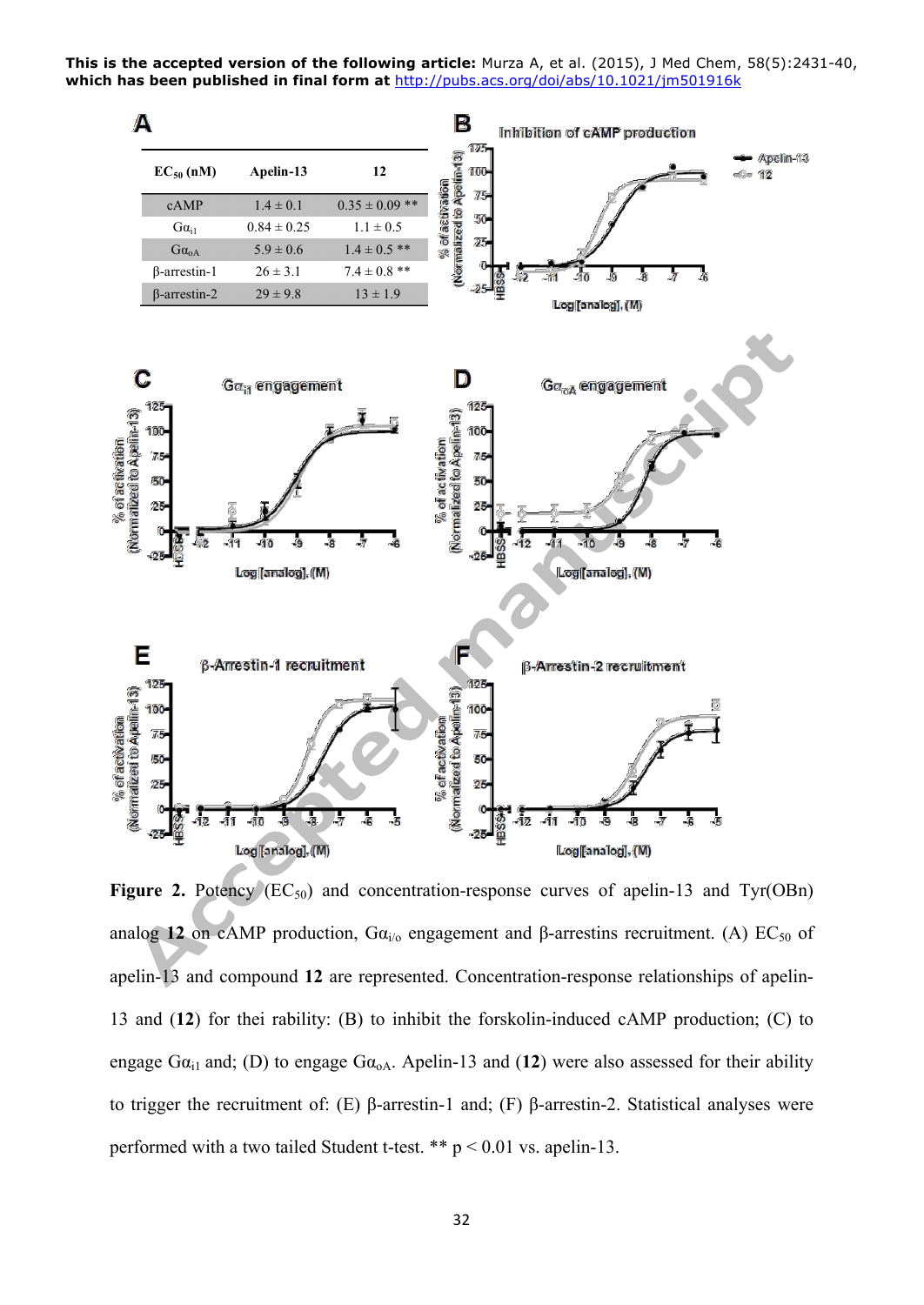

**Figure 3.** Effects of apelin-13 and  $Tyr(OBn)^{13}$  analog 12 on blood pressure in anesthetized rats. Tracings depicting the hypotensive effects of (A) apelin-13 and (B) **12** in rats, when given as a bolus via the tail vein. (C) Histograms showing the area under the curve (AUC) of the mean arterial pressure (MAP) decrease induced by administration of increasing doses (0.001, 0.01, 0.1, and 1 mg/kg) of apelin-13 and 12. Each bar represents the average value  $\pm$ S.E.M. obtained with 6–8 animals. Statistical analyses were performed with a Mann-Whitney test. \*p < 0.05, \*\* p < 0.01 vs. apelin-13.